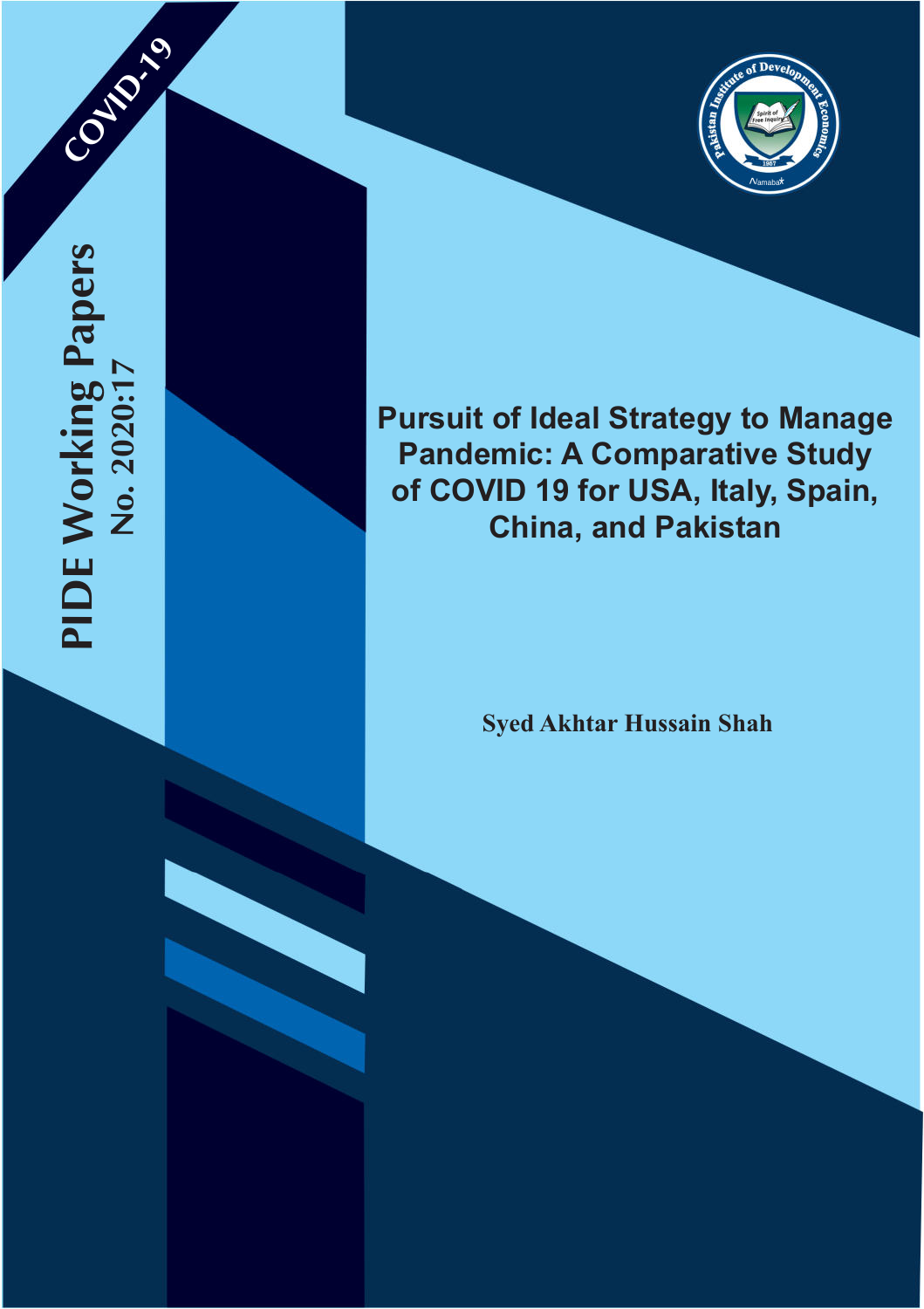**PIDE Working Papers No. 2020:17**

# **Pursuit of Ideal Strategy to Manage Pandemic: A Comparative Study of COVID 19 for USA, Italy, Spain, China, and Pakistan**

*Dedicated to Holy Prophet Muhammad (PBUH)-Rahmat-ul-Alameen*

**Syed Akhtar Hussain Shah**

*Member Planning Commission of Pakistan and Secretary to the Provincial Governments in Pakistan.*

# **PAKISTAN INSTITUTE OF DEVELOPMENT ECONOMICS ISLAMABAD 2020**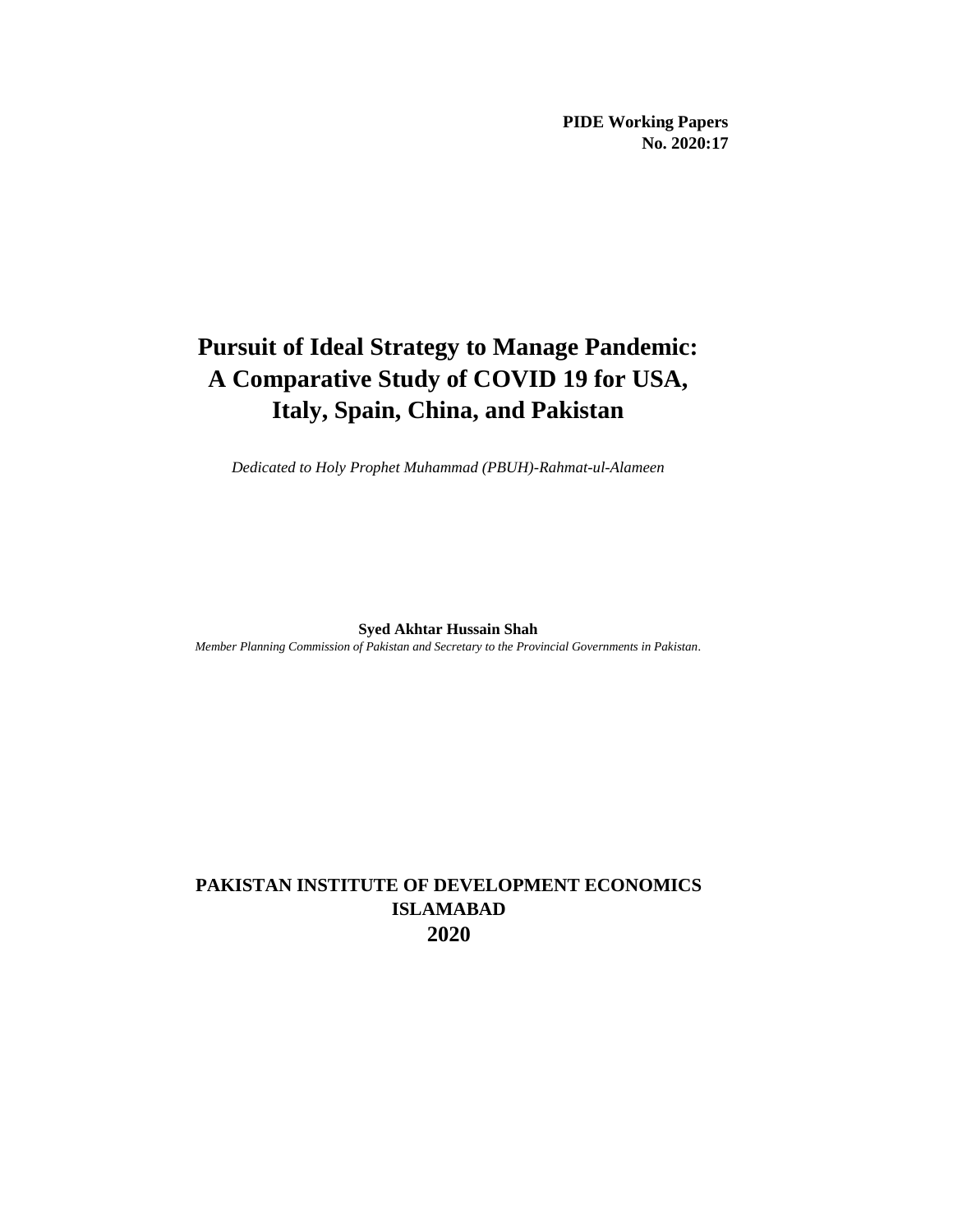*Editorial Committee* Lubna Hasan Saima Bashir Junaid Ahmed

> *Disclaimer:* Copyrights to this PIDE Working Paper remain with the author(s). The author(s) may publish the paper, in part or whole, in any journal of their choice.

Pakistan Institute of Development Economics Islamabad, Pakistan

*E-mail:* publications@pide.org.pk *Website:* http://www.pide.org.pk *Fax:* +92-51-9248065

Designed, composed, and finished at the Publications Division, PIDE.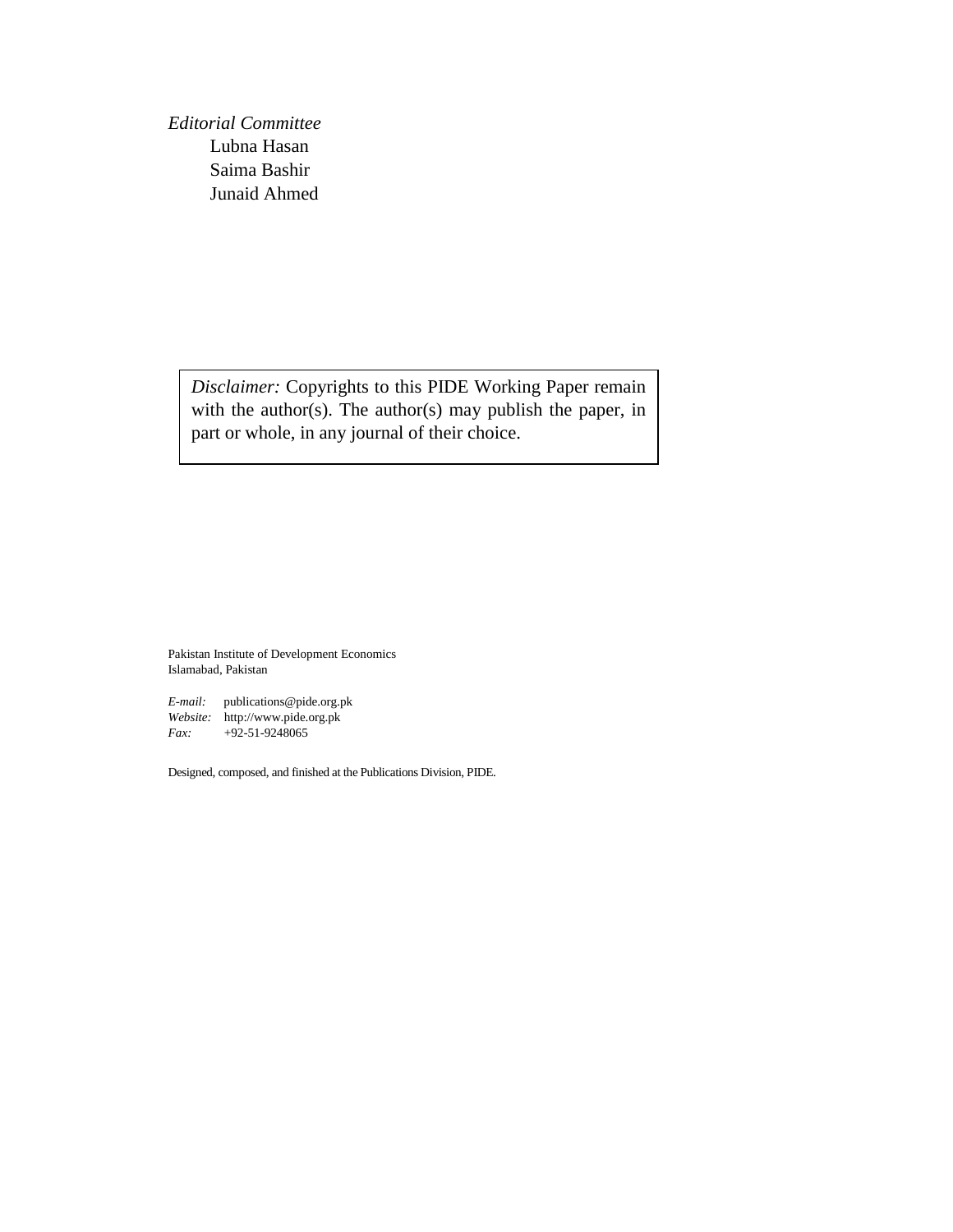# **C O N T E N T S**

|                                                             | Page |
|-------------------------------------------------------------|------|
| 1. Introduction                                             | 1    |
| 2. Stages of Pandemic (COVID 19)                            | 2    |
| 3. Implications of Pandemic                                 | 3    |
| 3.1. Philanthropic Activities                               | 4    |
| 3.2. Donors Response                                        | 4    |
| 3.3. Religious Activities                                   | 4    |
| 3.4. Social Capital Accumulation                            | 5    |
| 4. Models of Pandemic Management in the World               | 5    |
| 4.1. United States Model                                    | 5    |
| 4.2. European Model (Italy and Spain)                       | 6    |
| 4.3. China Model                                            | 6    |
| 4.4. Pakistan Model                                         | 7    |
| 5. Gaps in the Existing Models                              | 8    |
| 5.1. Approaches of Social Contract                          | 8    |
| 5.2. Emergency Social Security System                       | 8    |
| 5.3. Operational Approaches to Manage                       | 9    |
| 5.4. Alternative Medicine System                            | 9    |
| 5.5. Use of Philanthropic Potential                         | 9    |
| 5.6. Religiosity Level                                      | 10   |
| 6. Strategy for Management of Pandemic                      | 10   |
| Social Capital Cantered Technical Assistance<br>6.1.        | 11   |
| 6.2. Community of Practitioners                             | 12   |
| Social Capital Cantered Implementation Plan<br>6.3.         | 12   |
| Legal Framework<br>6.4.                                     | 14   |
| 6.5.<br>Specialised Financial Delegation of Powers          | 14   |
| Pandemic Fund Development<br>6.6.                           | 15   |
| National Emergency Social Security Fund Development<br>6.7. | 15   |
| 6.8. Private-Public Partnership Based Management System     | 15   |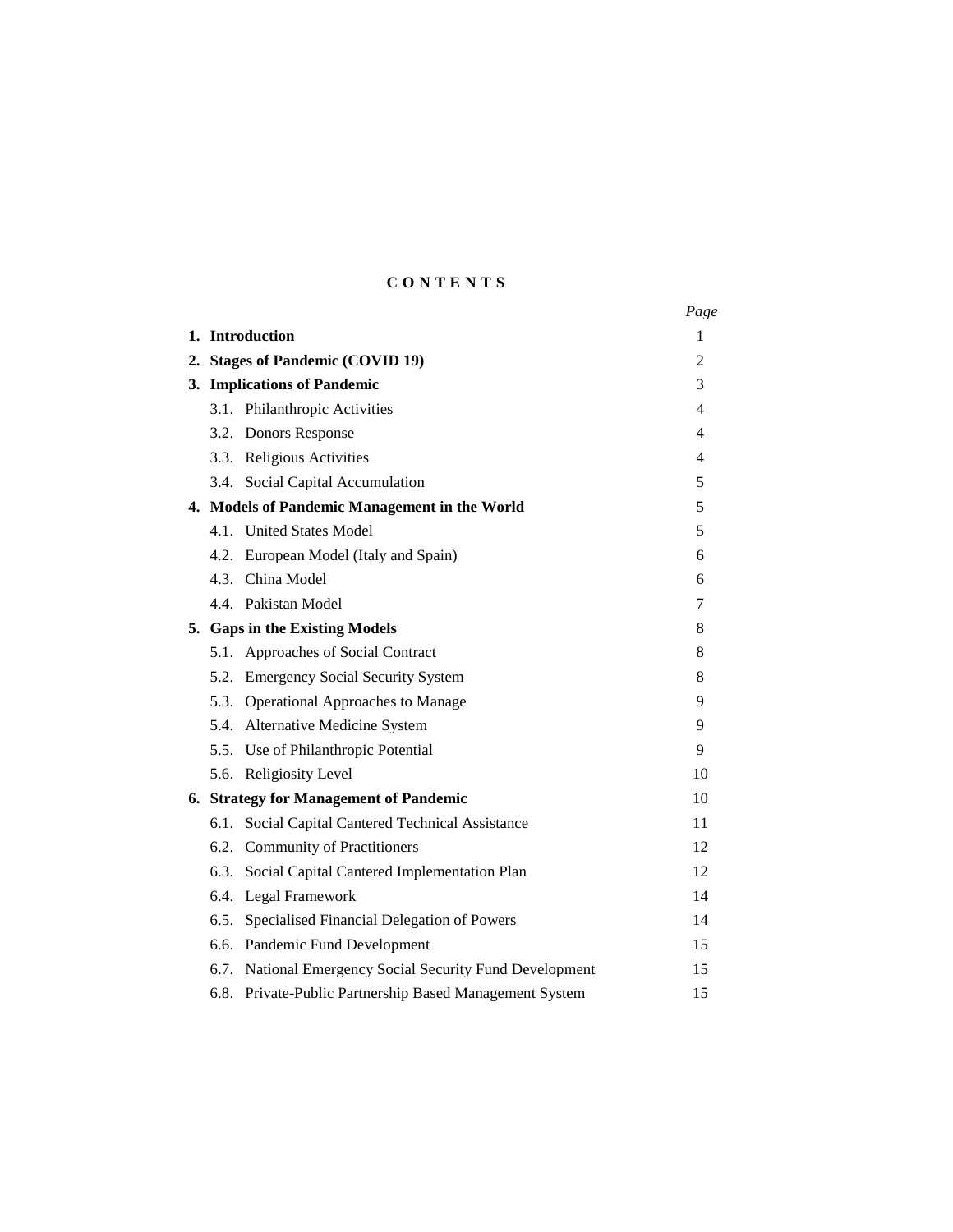|                      |                                                                                                                        | Page |
|----------------------|------------------------------------------------------------------------------------------------------------------------|------|
|                      | 6.9. Alternative Medicines System (AMS)                                                                                | 16   |
|                      | 6.10. Artificial Intelligence (IA)                                                                                     | 16   |
|                      | 6.11. Media Role                                                                                                       | 16   |
| <b>7.</b> Conclusion |                                                                                                                        | 17   |
|                      | <b>References</b>                                                                                                      | 17   |
|                      | <b>List of Tables</b>                                                                                                  |      |
| Table 1.             | Comparison of Morbidity and Mortality in 4 MODELS                                                                      |      |
| Table 2.             | Community of Practitioners Interaction from Country<br>with<br>Comparative Advantage Vs. Country with Less Comparative |      |
|                      | Advantage                                                                                                              | 12   |
| Table 3.             | Social Capital-based Awareness and Implementation Plan                                                                 | 13   |
| Table 4.             | Four-pronged Strategy of Pandemic Management at Local, National,                                                       |      |
|                      | Regional, International Levels                                                                                         | 17   |

(iv)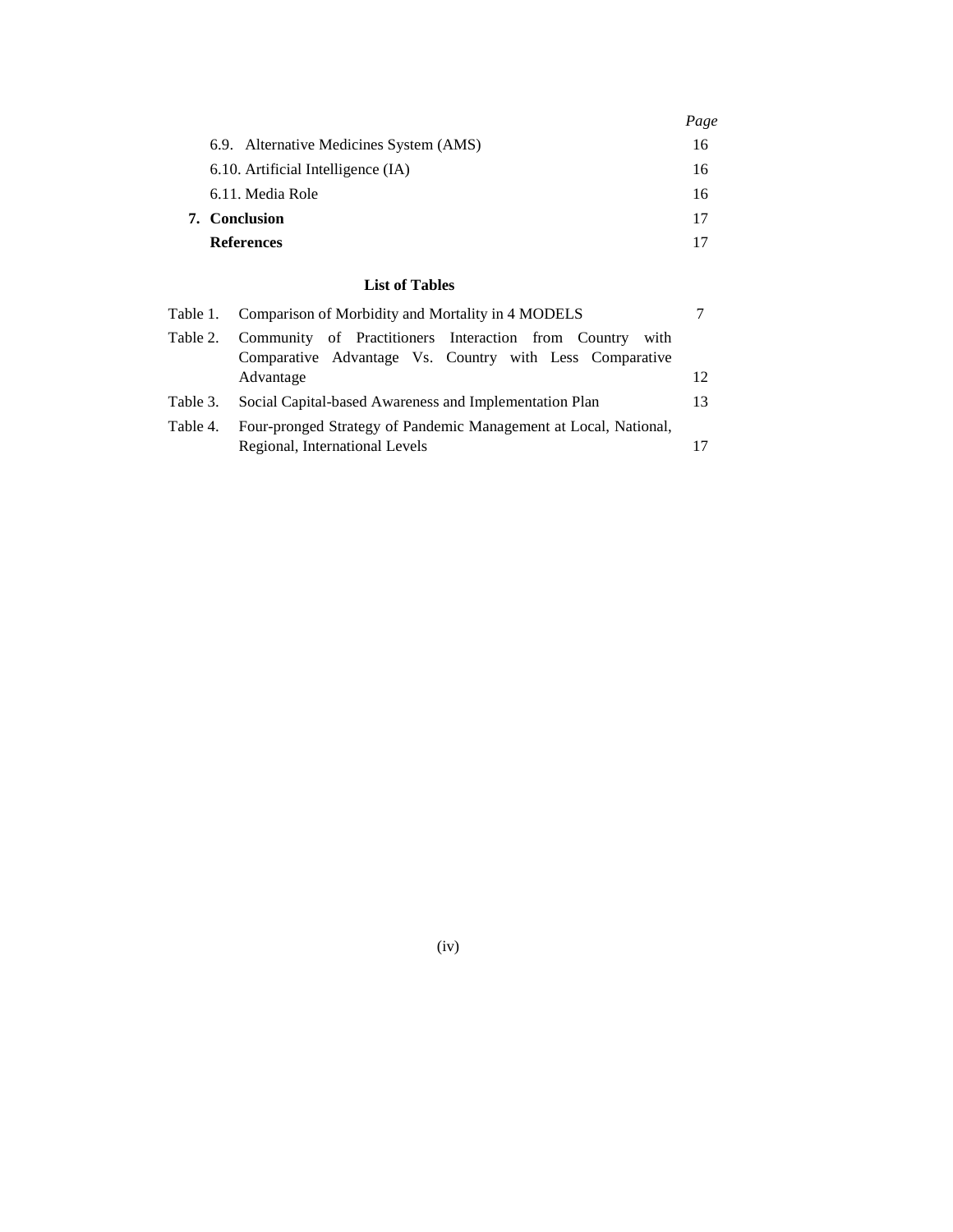# **1. INTRODUCTION\***

From the early times to the present, it is evident that epidemics have influenced human antiquity in numerous ways; categorised as demographic, social, economic, and biological. In the past some of major epidemics remained Plague, Cholera, Influenza, Spanish Flue, and Smallpox. Cholera epidemics emerged in early 19th century in India; Black Death with its impact on medieval Europe; virgin soil epidemics that ravaged native populations all over the world. Similarly, the effect of endemic infection on native people have a well-developed history. Authors such as Laurie (2000) expounded on the relation of poverty and politics that subsidises to renaissance of infectious diseases, and proposed a stimulating evaluation of the failure of public health in the former Soviet Union and situation of public health in the United States at the end of the Reagan Era. Author also predicts the threat of bio terrorism in future. Additionally, Diamond (1997), Elbe (2011) contend that geographical benefit steered to the expansion of agriculture and the taming of animals, which in turn preceded to settlement and crowd in diseases those in the New World never encountered before. Stuckler et al. (2013) criticises the measures to eradicate poverty soon after the emergence of financial crisis 2008 and claim that "in countries where austerity is dominant, we're experiencing enormous and untested experiment on human health and left to count the dead". Gutierrez et al. (2000) clarifies that due to global economy of scale, political processes with the advent of decrease in transportation costs there is increase in volume of trade. Thus, this phenomenon lead to epidemiological transition (from transmissible to non-communicable diseases as causes of illness and death) known as globalisation of disease. So the pandemic has dimensions such as poverty exacerbating it or being discriminated from, pandemics arising from human taking over the nature and nature retaliating, pandemics arising because of lack of adequate public health facilities and finally pandemics making its way owing to the extreme globalisation. Pandemic has been a periodical feature in the history of human being, with varying catchment areas and intensity of devastation having diversified reasons. The probability of occurrence of pandemic may be increased in future due to increasing scientific experimentation, technological advancements, increased mobility, exposure to other planets, conflict of human beings and other natural beings. Hays's (2009) demonstrated the relation between poverty, power, and disease. Furthermore, discrepancies in wealth around the world are frequently at the core of epidemics.

The pandemic such as COVID 19 has spread over the Globe, it started its formidable appearance from China. Different school of thoughts of its origin having interpretation of an unwanted outcome of the scientific research, political economy, natural disorder, slippage of natural organ, preplanned initiative of a vested interest

l

*Acknowledgements:* The comments on the draft strategy by Dr N. H. Hamdani, Dr Eatzaz Ahmad, are recognised. Inputs form Mahmood Khalid and Sibghatullah Shah are appreciated. Encouragement to take initiative by Dr Nadeem Ul Haque is recognised. Data support from Mustafa Shah is appreciated.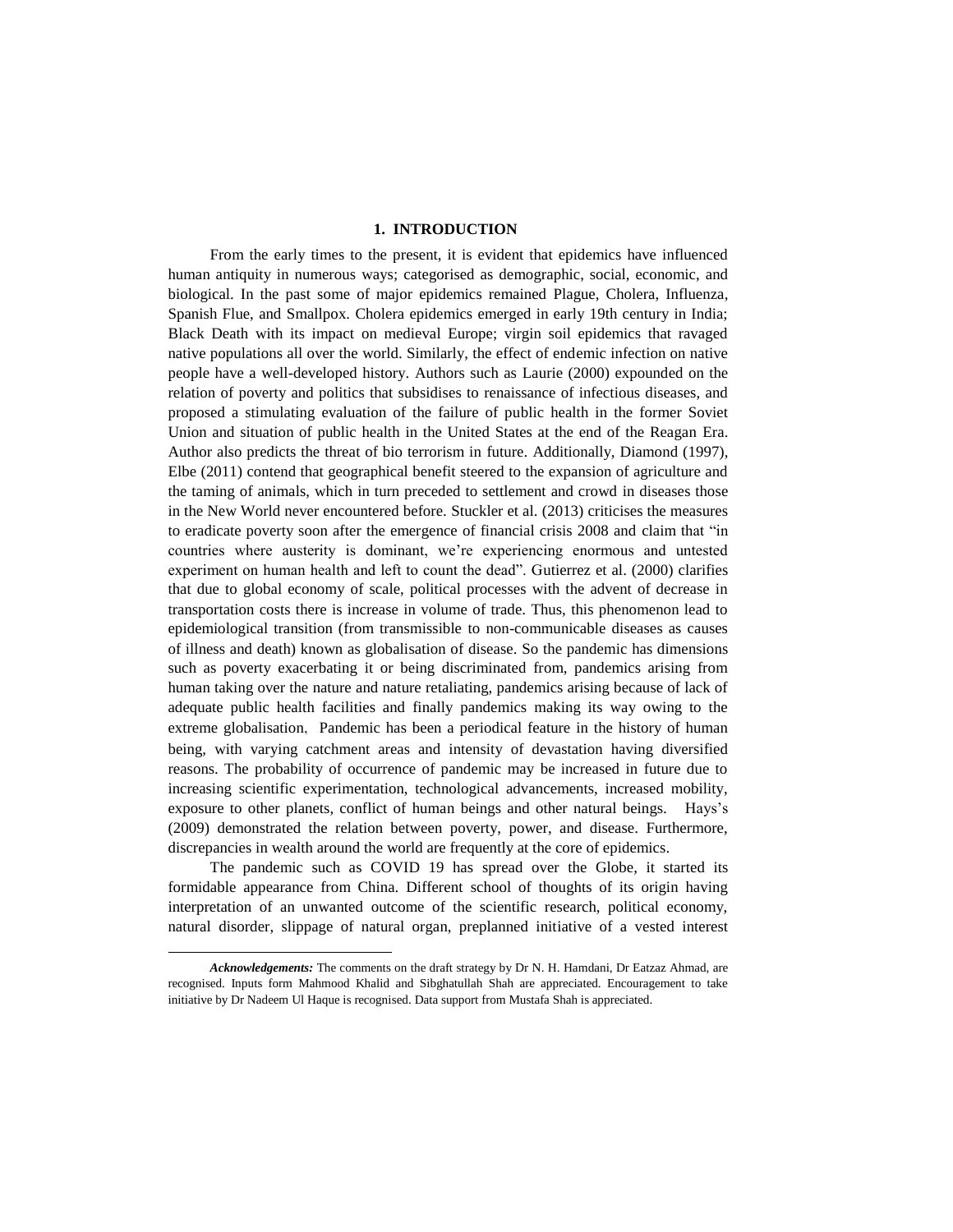group, etc. Around millions of people have been physically and clinically affected from the COVID 19 (Mosher, 2020). It has directly and indirectly affected people; economically, psychologically, morally, socially, and mentally almost 7.79 Billion population of the world. The pandemic showed its devastation in Wuhan Province of China in the Period of December 2019 to May 2020 through infecting 83,991 people and 4,637 3 dead. Initially it went down to other parts of the world, European countries, Italy, Spain, UK, France, Germany, and so on. In Asia it also travelled to Iran, Middle Eastern Countries, Pakistan, India, Singapore, and other countries (Spencer, 2020). It also proliferated over the continents of North American, South American and Australia. In USA at the moment reportedly around 1,309,541 number of persons have been infected, around 78794 have been died. Italy and Spain have number of infected people 218,268 and 223, 578 and deaths 30,395 and 26,478 , respectively. Pakistan has infected persons totalling more than 29,465 and deaths closing 600. Worldometer, (2020, May 7)). PIDE COVID-19 Bulletin No 1 identified that due to the recession and policy of lock down there will be increase in poverty levels and it may raise to 33.7 percent in case of a low impact scenario. Further PIDE COVID-19 Bulletin No. 4 and 13 showed that the vulnerable unemployment will increase up to 12 million in present circumstances nationally and Punjab province would be the most severely affected with. Owing just to the trade disruptions PIDE COVID-19 Bulletin 11 projected that the GDP in fourth quarter of FY20 will decline by 4.64 percent and Bulletin 20 identified that remittances will decline from 9 percent to 14 percent in the FY20.

The pandemic showed huge collateral damage, human lives losses, social, economic, psychological, trade, physical losses etc. It exposed the weakness of the existing world community, leadership models, social contracts, preventive and curative health system. It also made realisation of review of existing social capital-based interactions and framing future roles of regional countries etc. For understanding of the implication of COVID 19, pandemic preparedness, strengths, and weaknesses of the existing system, it's challenges, a comparative study of US, European Union, Italy, Spain, China, and Pakistan is made. It will help to assess sustainability of existing system of governance, leadership model, capabilities of human beings at state level and international level, gaps in the models, strategy for future pandemic preventive system, and curative system development. In this regards the paper is divided into, understanding stages of pandemic, implications of pandemic, comparison of pandemic management models, strategy for pandemic management.

# **2. STAGES OF PANDEMIC (COVID 19)**

The pandemic expanded in a nonlinear manner; randomly sporadic fashion, had exponential growth over the globe. The pandemic has four stages; (1) Origination stage, pandemic originate in a particular part of the world then may spread in any or a particular part of the world or grow at its own place of origination. (2) Asymptomatic period of non-significant proliferation during dormant and gestation period around two to four weeks. The mode of its spread remained 3 dimensional; contagious, droplets and micros, may be transferred through physical contact of persons from a career, irrespective of its infectious status or not to others. It may be transferred through droplet infection from air or any other medium, the existing virus after inhaling get transferred into the body. It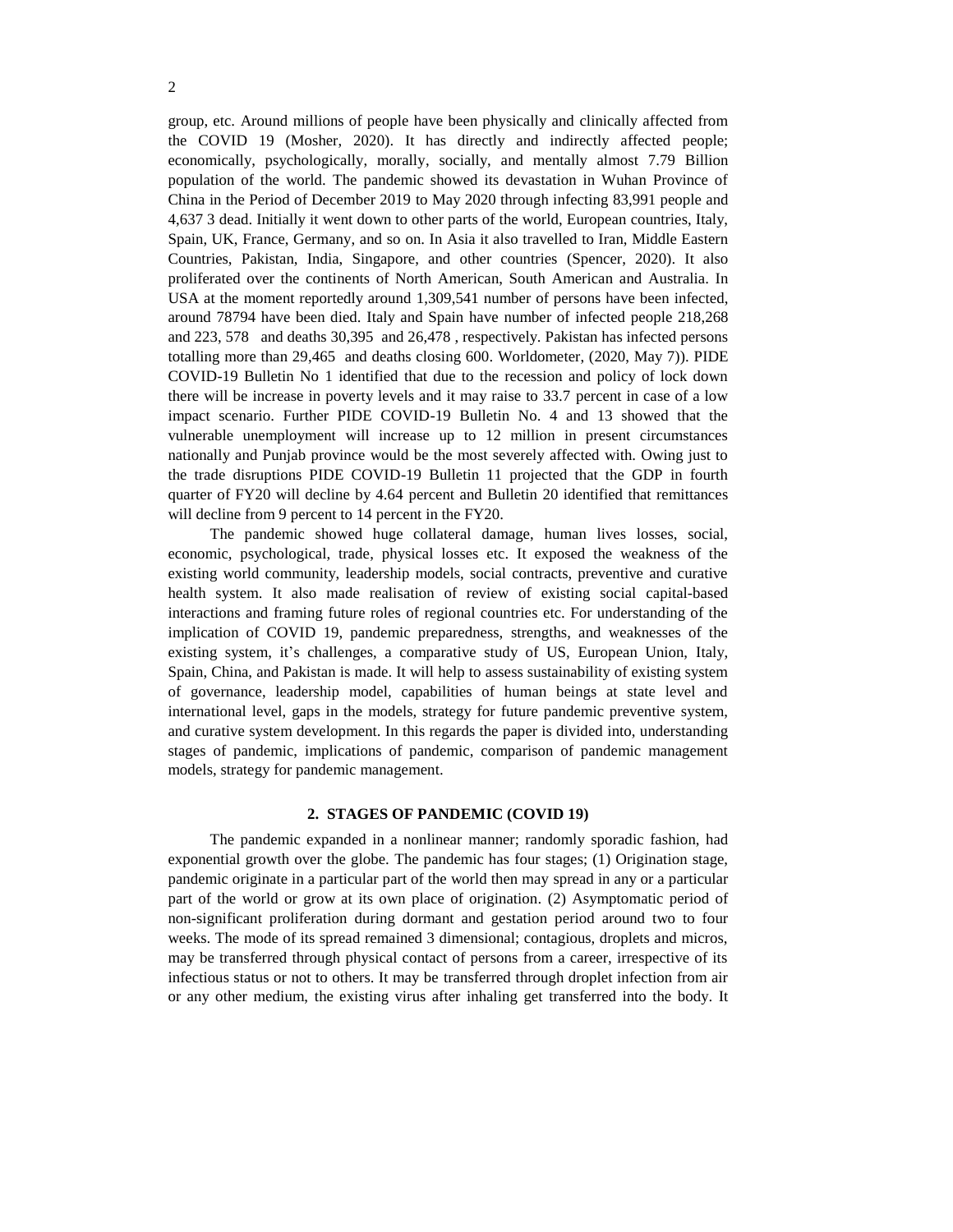may be in the form of microorganism spread in the air during speaking, discussion and other means, are inhaled, carried by any person, which may later on enter into the body, specially mouth, throat and then lungs causing further infection, sickness in the human body. A number of persons despite having number of virus do not show symptoms, due to higher immunity level, then over the time the virus is eliminated from the body of immune persons. In the persons with low level of immunity it takes around 2 to 4 weeks in the process of incubation then it is transformed into other successive stage. (3) Symptomatic stage; in this the infected person shows its visible symptoms in the form of coughing, fever, etc. during period of proliferation. (4) Critical stages; the infected person starts facing clinical adversaries leading to uncertain outcomes may be recoveries or succumbing to the disease. During the critical stage highly supportive treatment, ventilators and other accessories may be helpful to overcome the disease and person may recover. So, the existing preventive and curative system may also determine level of morbidity and mortality. In the countries the less effective systems proved insufficient to manage the COVID 19.

The pace of proliferation has a number of catalytic, complementary, supporting and accelerating factors; with increasing technologies, fast mobility, efficient transportation means, better system of transportation, congenial viral growth environment, seasonal factors such as winter, low temperature, less humidity, interconnected subways, speedy aerial journeys, huge goods transfers under the regime of larger international trade volume, the time of spread of the pandemic remained less relative to worlds earlier pandemic history.

#### **3. IMPLICATIONS OF PANDEMIC**

It directly and indirectly has affected life of human beings, their consumptions, labour force participation, leisure activities, social capital formation, social activities, and religious activities. The human being change their behaviours towards resource allocation and time allocation. At the state levels respective government institutions and formal organisations devised special regulations and special emergency plans so as to ensure safety, health of human beings. The states had to rely upon special social contracts with their citizens. This formal system may lead to closure of a number of businesses, entrepreneurs. Transportation systems, interaction patterns and movement of individuals is either ceased or reduced to very low levels. This adversely affects economic activities, production activities, services sector activities, tourism, hoteling, employments, and incomes of the people. Overall production reduces, economic growth has come down and over the time may decline rapidly in continuation of the current situation, challenges of COVID 19. With the slow economic activities' employability, resource exploitations, natural resource utilisation, industrialisation and savings has been reduced. The agriculture sector is facing more challenges with less attention and participation of individuals with low mobility, thereby, overall productivity may be reduced.

The less participation in agriculture activities including reduction in demand, marketing of products may reduce overall accessibility to product and vice versa, may lead to suboptimal use of resources, less income and less availability of disposable income for the persons involved in agriculture sector. Construction sector's activities have come to low level, its consumption of inputs from feeding industries and vendors is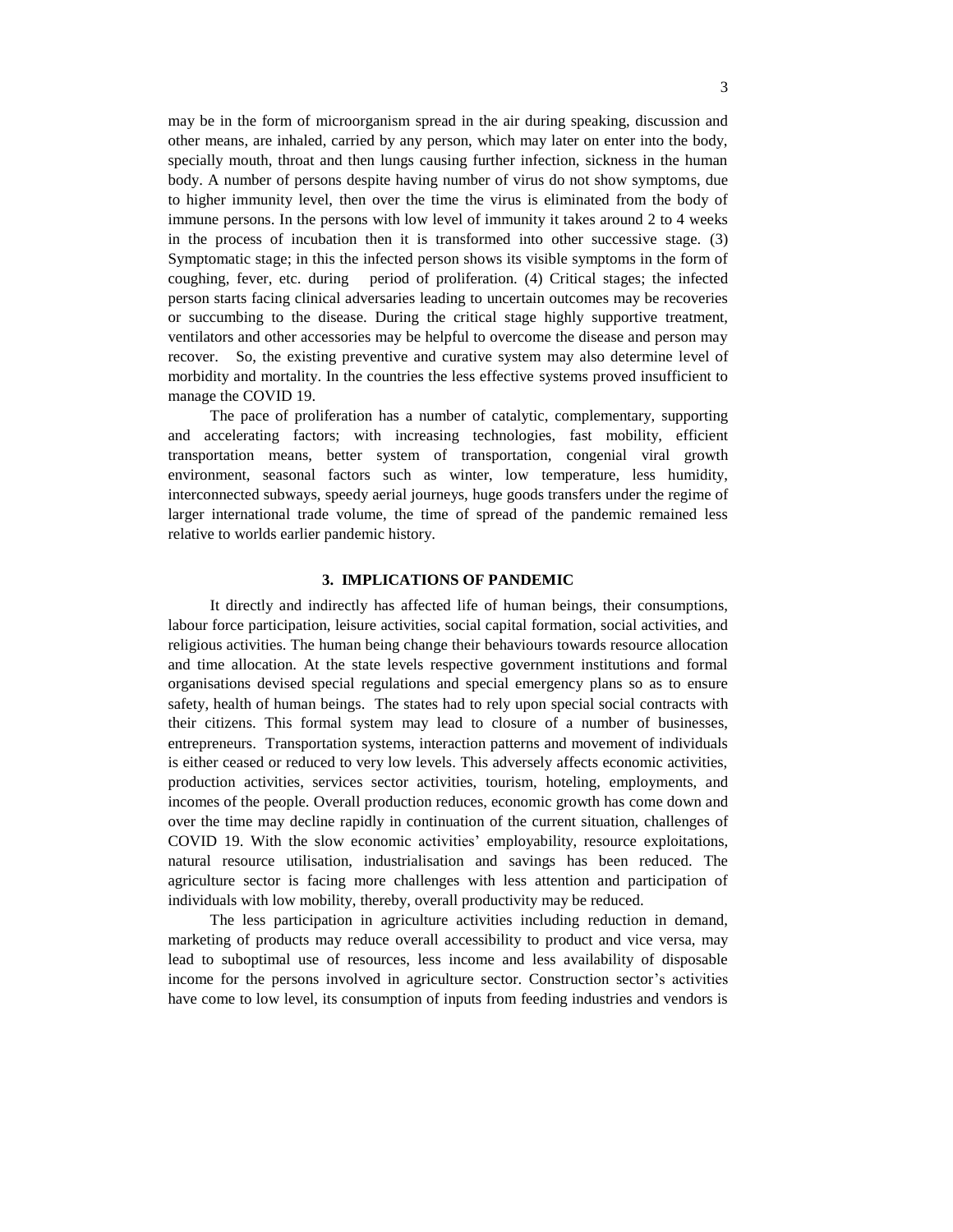reduced, employment level is reduced. Use of cement, stone, bricks, steel, wood, sanitary material, electrical material, employability of respective labour force has reduced. The pandemic on one hand has a number of implications on human lives and economies and on the other hand exposed systemic and structural weaknesses of the world community and current system of governance that is insufficient and incapable to manage any future pandemic, which needs a serious realisation, reordering, re-organisations and restructuring of the existing system so that humanity may be saved from any future pandemic disaster. This pandemic has a number of implications on the economies and individual life.

#### **3.1. Philanthropic Activities**

Philanthropic Activities and service-related social activities seem increasing on higher trajectory. Financial contribution of the people towards formal Funds established under the auspices of states or state entities in different countries have fetched huge funding from the people. Formal philanthropic organisations have contributed a large in distribution of resources, food, non-food items, urgent cash needs of the needy and affected persons. People are contributing financially through these formal organisations. Besides, people are also contributing through informal channels and direct assistance in different parts of the world and countries for assistance of needy and affected people. Direct distribution of; food item, clinical items including masks, sanitisers and cash distribution is also observed in a number of areas in different countries. In Pakistan goods and services of billions of Rupees have been distributed and contributed.

#### **3.2. Donors Response**

Donors response have been encouraging to combat the pandemic. This includes sensitising the world rich countries on the need of funding the developing countries besides trying to manage their own. IMF had in acted two such facilities Rapid Credit Facility (RCF) available for the least developed countries and Rapid Fund instrument (RFI) for middle income countries. Along with this G20 countries have announced the debt relief. World Bank and other donor agencies such as Asian Development bank have also announced significant funds for fighting against the COVID-19 through saving lives and livelihood. Other multilateral forums such as EU have also announced packages for developing countries.

#### **3.3. Religious Activities**

Religious activities time allocation and practices of individuals has increased, with the pandemic. Informal religious activities by increasing time allocation in nonobligatory religious activities have increased. The societies with larger number of religious persons showed increase in their average time allocation to religious activities and resource allocation to philanthropic activities. Time allocation to prayers, recitation of holy books, dissemination of knowledge and special verses for seeking divine help have been increased. Communication and dissemination of religiously motivated messages have increased in social media. Reliance on divine assistance and spiritual therapy in different parts of the world shows overall increase.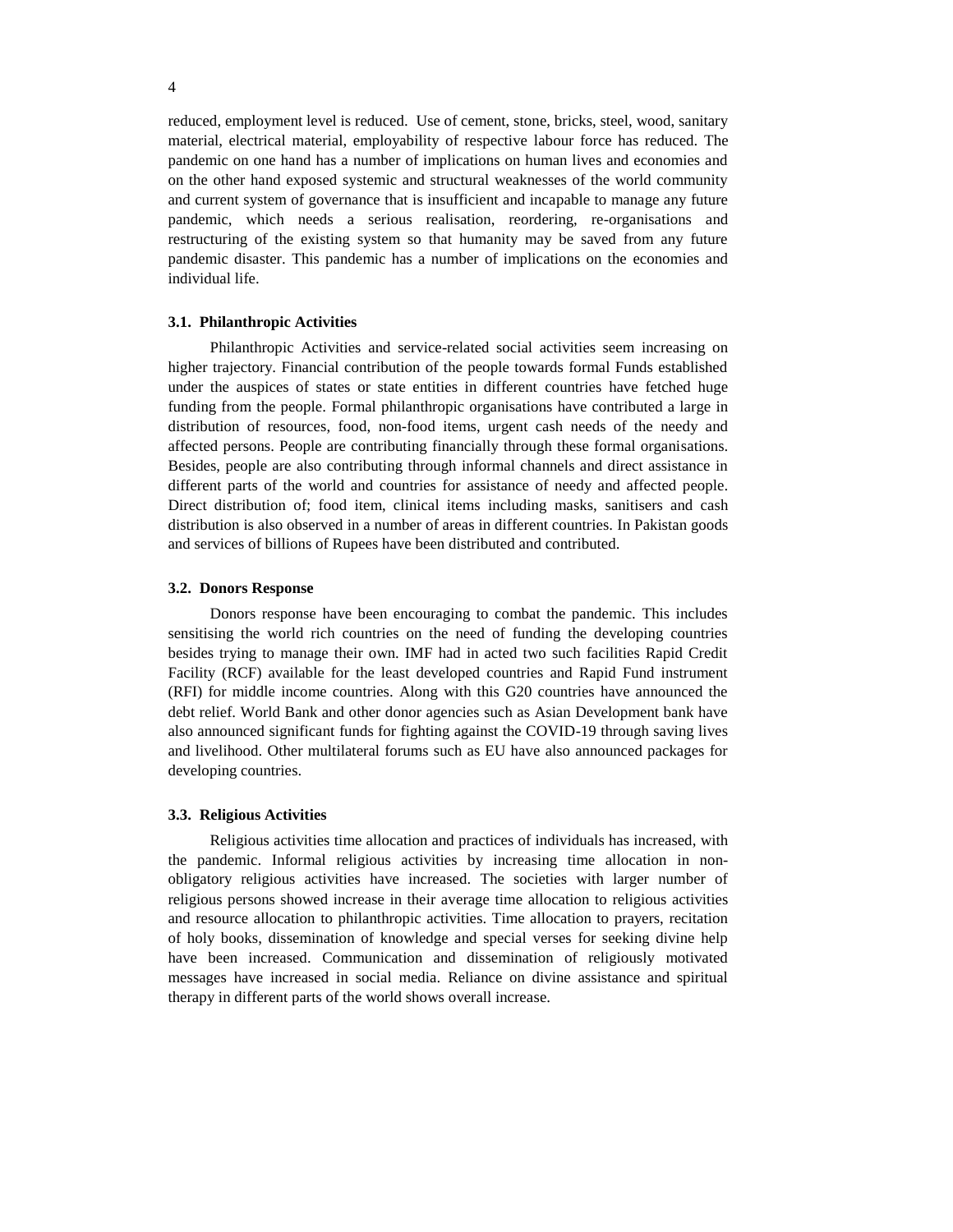## **3.4. Social Capital Accumulation**

Social capital accumulation at the level of individuals, organisations, institutions, and state may be affected with the frequency of allocation of time and resources for affected individuals, thereby, trust level among the individuals and reciprocating individuals, organisations, institutions, and states increases. This social capital may be instrumental in future relationship building amongst the individuals and states. The intrastate social capital and interstate social capital may be accumulated with a particular type of activities generating social capital for future time period. The countries, individuals, organisations, and institutions extended their resources, time, technical assistance to other COVID 19 affected individuals, states and parts of the countries have developed a higher level of social capital for the reciprocating countries and respective citizens. Few countries have provided the technical assistance to other countries in the region and across the region, which will accumulate social capital amongst these interacting countries. Reportedly Chinese government has delivered technical assistance in the form of medical toolkits, clinical materials, preventive materials, and curative kits to a number of adversely affected countries have accumulated higher social capital amongst them.

# **4. MODELS OF PANDEMIC MANAGEMENT IN THE WORLD**

The pandemic has spread in the world over the time. People and governments in different countries have perceived, reflected, reacted and managed pandemic in different manner, few countries prioritised human beings' safety at top of their social, economic, political, labour and consumption of people and adopted special provisions of social contract between the state and the citizens. Few of the countries trusted and expected more responsible attitude from the citizens and kept government role in background in wait and see. Few countries applied piecemeal measures, a mix of government regulations and citizens' responsibilities. The efficacy of the model may be assessed in line with total population vs. the affected part of the country. The COVID 19 has also exposed a number of countries in specific and the world community in general that their capacity to combat and manage any pandemic is insufficient and weak.

Significant Models of COVID 19 management in few of the Countries are referred in the following.

#### **4.1. United States Model**

United States Model of Pandemic Management seems more or less similar to the European Model. The spread of pandemic was through multiple entries in the country through different modes and persons across the world specially, European countries. The pandemic spread in populous cities with multiple interactions and exposures. Initially the government trusted the people and prioritised citizens socio-economic and political rights as per the conventional model of social contract. The early response of the citizens remained passive as like other European citizens and the prioritised their social, economic and consumption needs and continued their normal activities with limited and partial response to the pandemic. In this mode the pandemic spread in big cities of US, being an exponential character disease, it tacitly entered into a large number of people, after gestation period it entered into stage 3 of the pandemic. The government invoked its emergency role at later stages, then preventive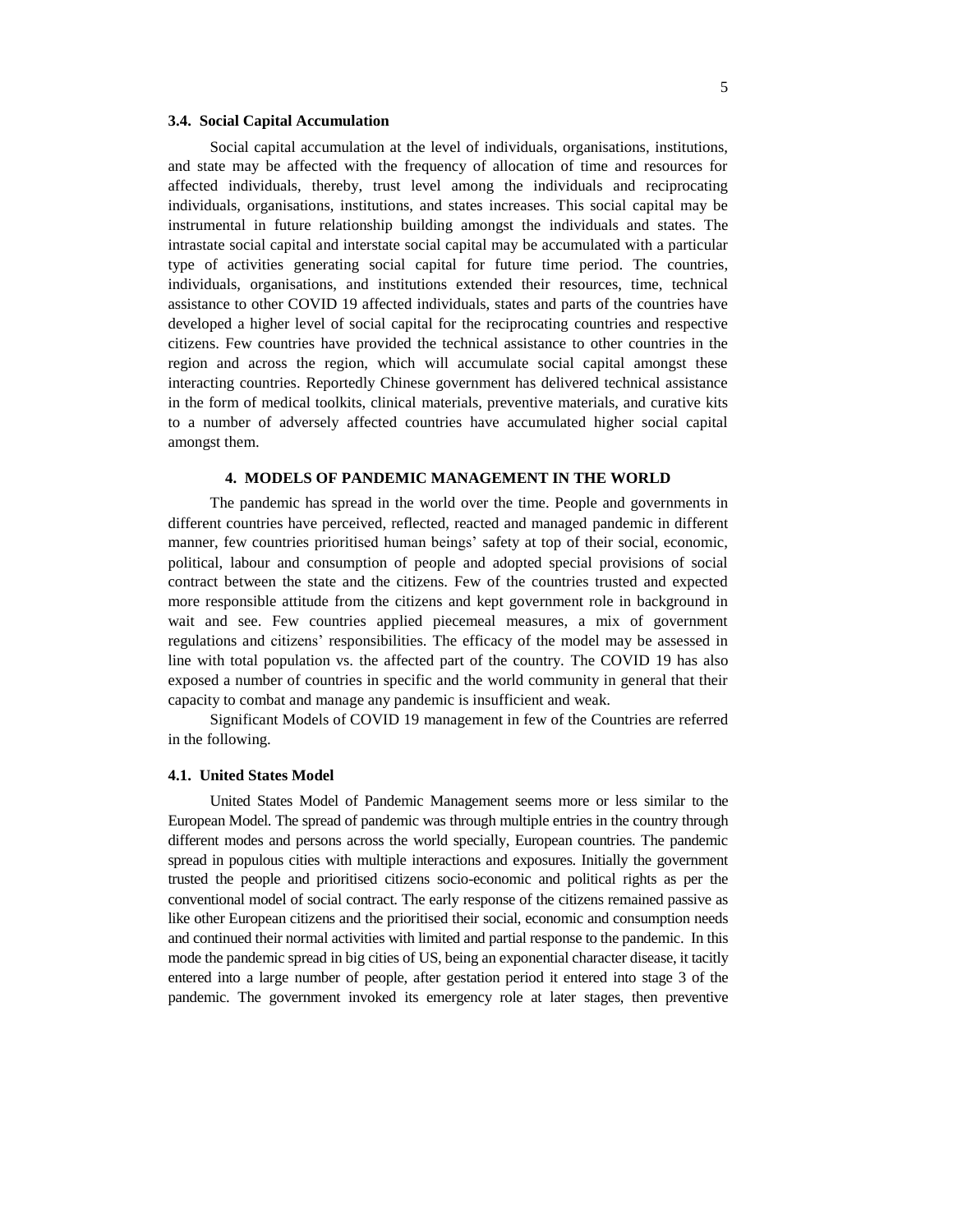measures were overpowered by a large number of infected persons. The number of infected persons and available capacity of the government do not match, which ultimately left more unattended persons below desired level of management. At the moment 1,089,726 number of persons have been infected and 63,592 number of persons have died respectively in US. The infrastructure, government institutions, capacities and expected role of the government remained below. The total number of collateral loss with respect to population proved suboptimal as against total population of 328.2 Million, the infected and deaths are1,309,541 , (0.040 percent) and 78,794, (0.024 percent) respectively, (Dong et al.. 2020 Feb 19; U.S. Census Bureau; Worldometer, 2020, May 2).

# **4.2. European Model (Italy and Spain)**

The spread of pandemic started in Italy and Spain in last week of January 2020. The COVID 19 spread in other parts of the Europe; France, UK, Germany other countries in January-February 2020. For the working convenience in the analysis the higher valued countries from the EU are taken instead of all the countries, as most of these countries have a number of similarities in governance system, regional contiguity, inter countries mobility, interconnectivity, subways, frequent transportation, intra region movements, cultural commonalities, membership of European Union etc. The citizens and governments of these countries perceived, reacted, and managed the pandemic in conventional manner within the prevailing social contract prioritising people's socio-economic and consumption priorities. The governments expected the more responsible attitudes of the citizens for participatory management. This model delayed the response time to the pandemic management, and a large number of people were infected and lead to deaths.

The activities of the people remained in reactive mode, which increased the number of infected people beyond the existing capacity of emergency management, in the hospitals, social security institutions, and other governance framework. This model could manage partially in the existing framework, and had to switch over to special provisions of the social contract at later stage, which was in fact too late to manage collateral damage to the lives of people, service delivery of the governance institutions, economy and state etc. The collateral human loss against the total population of 60.3 Million is infected persons are 218, 268 (0.36 percent) and deceased persons are 30,395 (0.05 percent) in Italy. According to (MD et al., (2020) due to scarcity of efficient shielding procedures at beginning among others infected, 10,000 were health workers. Moreover 101 physicians died as a consequence. Another important challenge faced was regional shut down of all outpatient visit activity in hospitals. The last challenge is based on argument from recent literature which indicates that the spread of Covid-19 is projected to suffer with other awaited pandemic viral concentrations in the upcoming months. In Spain, the collateral human loss against the total population of 46.94 million infected person 223, 578 (0.47 percent) and deaths 26,478 (0.056 percent) respectively.

#### **4.3. China Model**

The COVID 19 spread in China in 2019 November to 2020 April, initially the pandemic spread in Wuhan Province. The pandemic was about to spread at large scale in other parts of China and to other parts of the world, the Chinese Government invoked their special social contract provisions and locked down the whole province of Wuhan and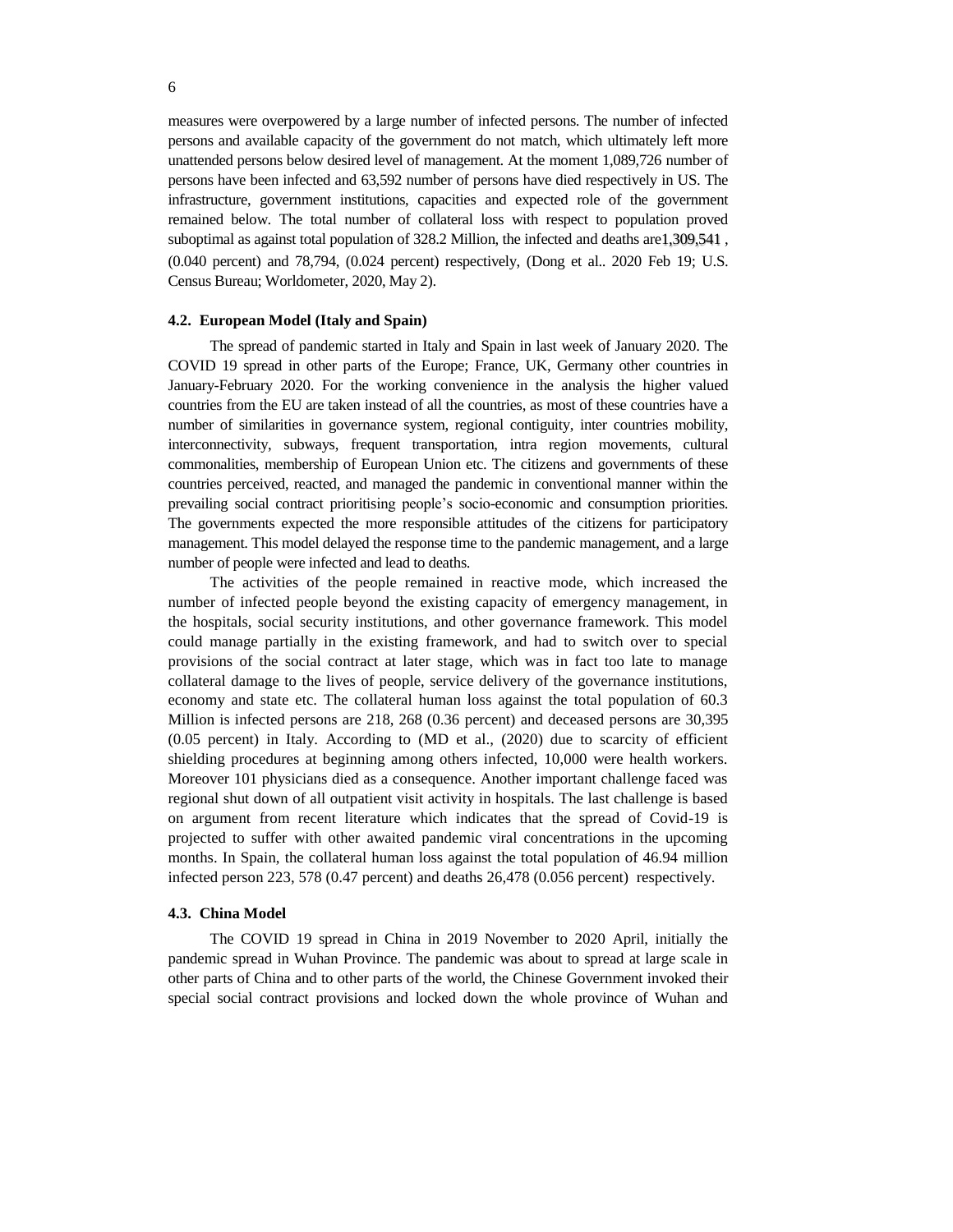sealed all of the citizens' movements in and from the region. The government took over their all responsibilities of food, consumptions, residence, hospitalisations, and allied responsibilities. Simultaneously, the Chinese government disconnected the interaction, connectivity, aerial, land, subways, etc., of Wuhan with other parts of the China and the world. (Chinese Ambassador to Pakistan interview ……). According to Feng et al. (2020) most robust and efficient measures to contain Covid 19 are regular vigilance, initial recognition, early diagnosis and treatment, effective screening, and isolation. Through employing these strategies many companies in Shenzhen resume their work after 17 February. This management model proved successful to open the province of Wuhan in specific and the Country as a whole in general. The Chinese Economy was closed initially on 8th January 2010; social, economic, leisure activities, of the people during the pandemic management process has resumed after April 8, 2020. Collateral damage to human life against the total Chinese population of 1393 Million includes infected persons 83,994 (0.006 percent)) and deaths of persons 4,637 (0.00033 percent) respectively.

#### **4.4. Pakistan Model**

The pandemic reached the country through multiple means and channels in February 2020 onward in 2020. The government adopted measures based on prioritising the life security of the persons over their rights of socio-economic and consumption. Special social contract's provisions are invoked in the governance system to manage pandemic in the country. The government announced lock down at national level; disconnected with rest of the world, in 3rd week of April 2020.

And ceased inter cities and partially intra-city movements, social interactions, economic activities, and labour movements. The government introduced a short-term social security program "Ehsas Program" for the pandemic period and reduced morbidity level. Besides the government, the philanthropic organisation, informal and formal philanthropic activities abridged the gap of income and consumption of poor and needy people in the country. Higher time allocation for seeking religiosity cantered divine assistance and spiritual therapy has been observed. However, later on the government has eased out lock down, which may increase the collateral damage to the human lives. At the moment there are around 29,465 (0.013 percent) infected persons and 639 deaths, 0.0003 percent against the total population 212.2 Million of the country.

| Indicator                    | US            | Italy           | Spain   | China    | Pakistan                                    |
|------------------------------|---------------|-----------------|---------|----------|---------------------------------------------|
| <b>Total Population</b>      |               | $60.36$ million |         |          |                                             |
|                              | 328.2 million |                 |         |          | $46.94$ million 1.393 billion 212.2 million |
| <b>Infected Person</b>       | 1,309,541     | 218,268         | 223,578 | 83.994   | 29,465                                      |
| Deaths                       | 78.794        | 30.395          | 26,478  | 4.637    | 639                                         |
| <b>Infections Percentage</b> |               |                 |         |          |                                             |
| of Population                | 0.040%        | 0.36%           | 0.47%   | 0.006 %  | 0.013%                                      |
| Deaths Percentage of         |               |                 |         |          |                                             |
| Population                   | 0.024%        | 0.050%          | 0.056%  | 0.00033% | 0.0003%                                     |

Table 1

*Comparison of Morbidity and Mortality in 4 MODELS*

*Sources:* NPR Website on COVID 19, Business Insider Website, Nations Online Website, US Census Bureau accessed on 10-05-2020.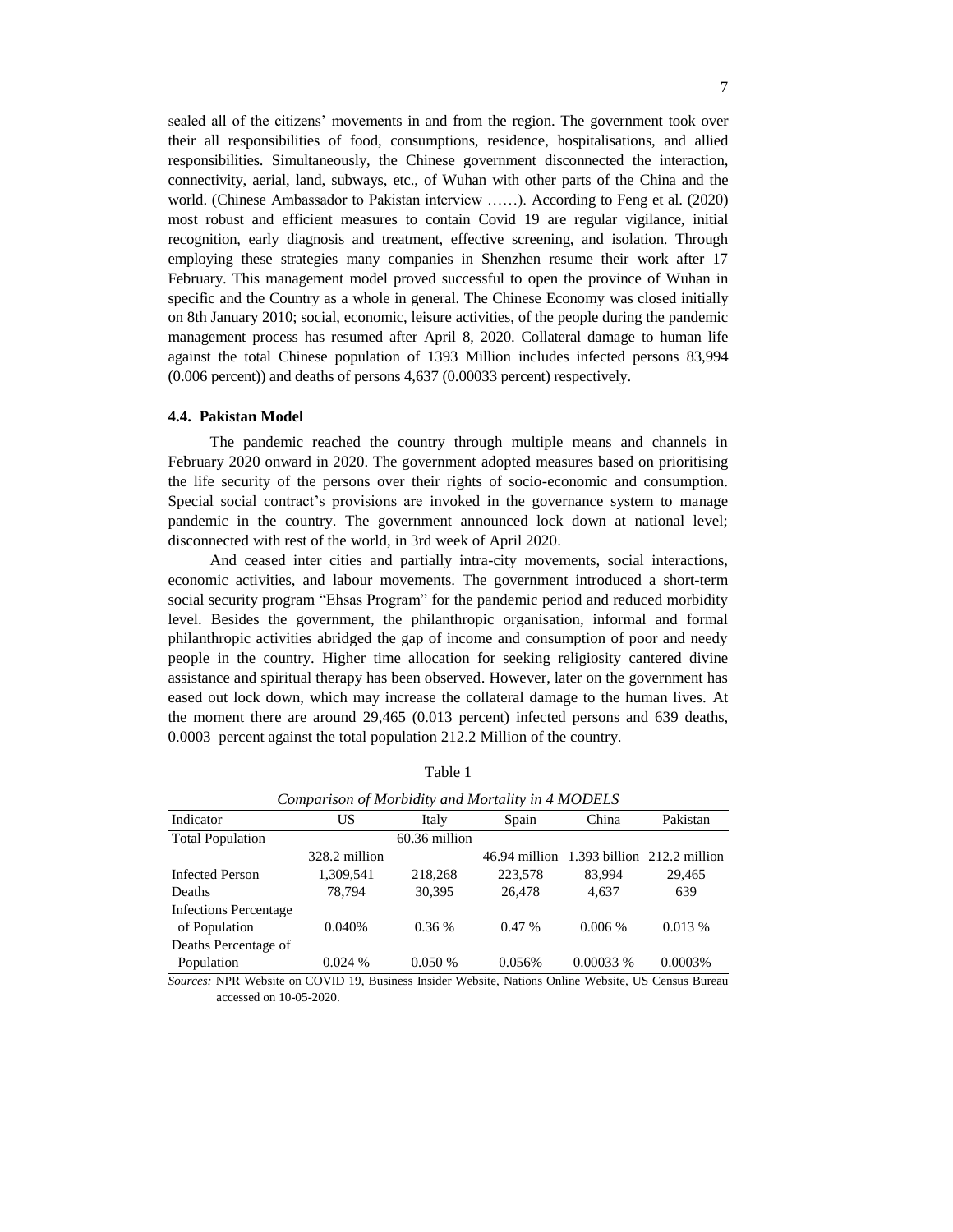# **5. GAPS IN THE EXISTING MODELS**

A number of gaps existed in different countries during management of the pandemic COVID19. The world community tried to combat and mange pandemic by utilising its own resources and with assistance of other. The net adversaries on the human lives and collateral damages remained different for various countries due to difference in the comparative advantages. It is assumed that all the countries have same level and human resource and same level of technology and clinical capacity to manage the COVID 19. Despite the fact that EU and US seemed having comparative advantage over others, which could have regressed our findings more, however for academic convenience these assumptions are made. The comparison shows that as a percentage of total population the US has 0.04 percent, infected persons, Italy has 0.36 percent infected persons, Spain has 0.47 percent infected persons, China has 0.006 percent infected persons, Pakistan has 0.013 percent infected persons. The deaths as a percentage of total population of the country; US has 0.024 percent deaths, Italy has 0.05 percent deaths, Spain has 0.056 percent deaths, China has 0.00033 percent deaths, Pakistan has 0.0003 percent deaths. Despite better medical facilities, relatively higher human capital level, higher living standards, higher education level, better housing facilities, higher per capita income, developed economies, collateral human losses are far more in Spain, Italy, and US as compare to Pakistan and China. This also shows that other than advancement there are some other important factors that acted as a shield to the pandemic and collateral human losses. The comparison of the model adopted by different major countries are made and identified that the countries with low or very low percentage of collateral and lives damage by the pandemic have following advantages while others have gaps in these areas.

### **5.1. Approaches of Social Contract**

Adopted by the countries showed different outcomes against the pandemic, the countries adopted conventional approaches prioritising citizens' voluntary participation and taking over management by the people, comparatively late responded to manage, combat the pandemic, faced more collateral damage, life losses, economy losses and more time period of prevalence of pandemic. The countries adopted non-conventional approaches prioritising safety of lives of people over their civil rights, application of special provisions of social contracts could better manage, had lesser collateral damage, lives losses, morbidity density, and shortened span of management, improved recovery time period and less socio economic losses. China and Pakistan adopted special social contract provisions for management of the pandemic, the USA, and European Countries (Italy and Spain) adopted conventional social contract approaches at initial stage.

#### **5.2. Emergency Social Security System**

Funds, or alternative system could have assisted continuation and persistence of the combat and management approaches. The countries faced more collateral damage, life losses, pandemic span, unsustainability in the approaches in absence of special social security system, financial assistance for food and necessary goods on the part of the government or the private sector, philanthropic institutions; formal and informal. In the US availability of this system is week and people will have to mainly rely on their own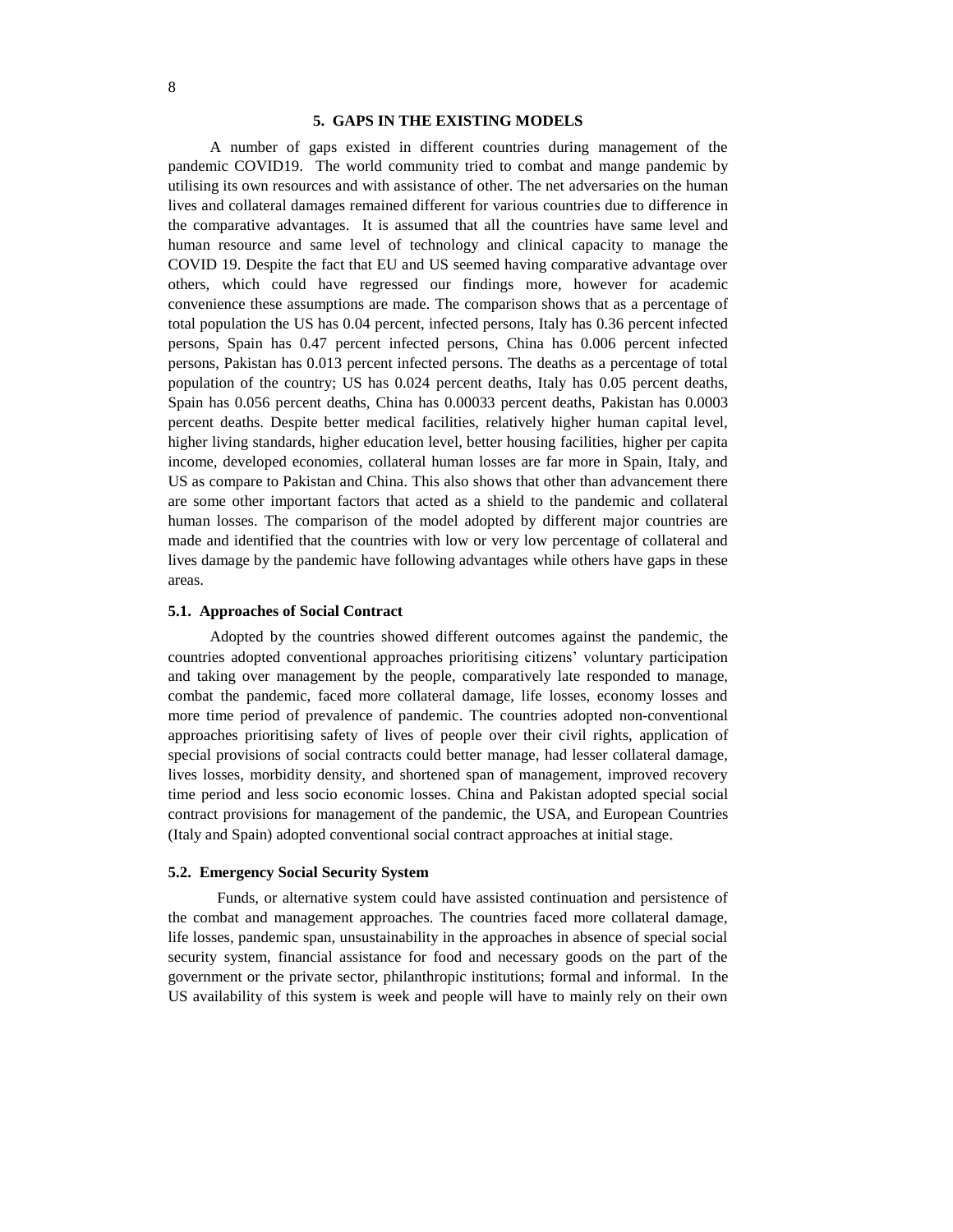income and savings in case of any pandemic and emergent challenge. Therefore, the people were unable to keep them locked up for longer time and remained out of homes that increased their interaction with others and ultimately infected cases increased many folds. In the EU, this system is partially available, the people adopted the lock down in constrain, the time the government intervened at stage 3 remained instrumental in reducing morbidity and mortality.

# **5.3. Operational Approaches to Manage**

The countries planning and implementation of COVID 19 remained different with respect to response time, use of tools, movements of people for labour force participation, economic activities, leisure, travelling, transportation, and interaction with other fellow human beings. The USA and European Countries on average adopted delayed response implementation plan and adopted strict restrictions of movement and interaction with other people at later stage 3, while the Chinese and Pakistani governments adopted these approaches at early stage before entering the countries into stage three.

# **5.4. Alternative Medicine System**

In the developed countries such as USA, European Countries, formal allopathic medicine system of treatment is very much developed and monopolised all of the economies. This system works well in the normal circumstances, based on clinically tested results approaches. The pandemic outbreak takes some time to develop remedial measures, transitional period has to face collateral damage, as being occurred in USA and major Europe. Besides, alternative medicine system are based on perpetual principles, mostly linking with the symptoms which may be effective remedies of pandemic. A number of ethno medicines, Tibe Nabvi, Unani , Homeopathic, Spiritual therapy exist in different parts of the world. In Pakistan Alternative medicines system has a number of options for the infected persons, who got the disease and achieved successful remedies from alternative medicines. The accessibility is easy, monetary and time cost is low in the system , therefore, a number of infected persons adopted it and benefitted.

#### **5.5. Use of Philanthropic Potential**

Use of Philanthropic Potential of the economy in various countries remained different. A number of countries having high level of philanthropic potential get better manage the complete lock down by support for food and other necessities. The people remained relatively more compliant and cooperative in such societies, compare to the societies with low level of philanthropic potential and institutions. The people were pushed by their needs for consumption of food etc. to allocate time for labour force and economic activities. In Pakistan, these philanthropic activities are used as a hedging tool to keep the poor and needy people at their homes, despite their very low-income level. Although, philanthropic activities were also available in the EU and USA, but in low quantity and less consistently relative to Pakistan. In Pakistan billions of Rupees goods and services were distributed to poor and needy people in the pandemic. Relatively more time and money allocation for seeking religiosity cantered divine assistance and spiritual therapy is observed.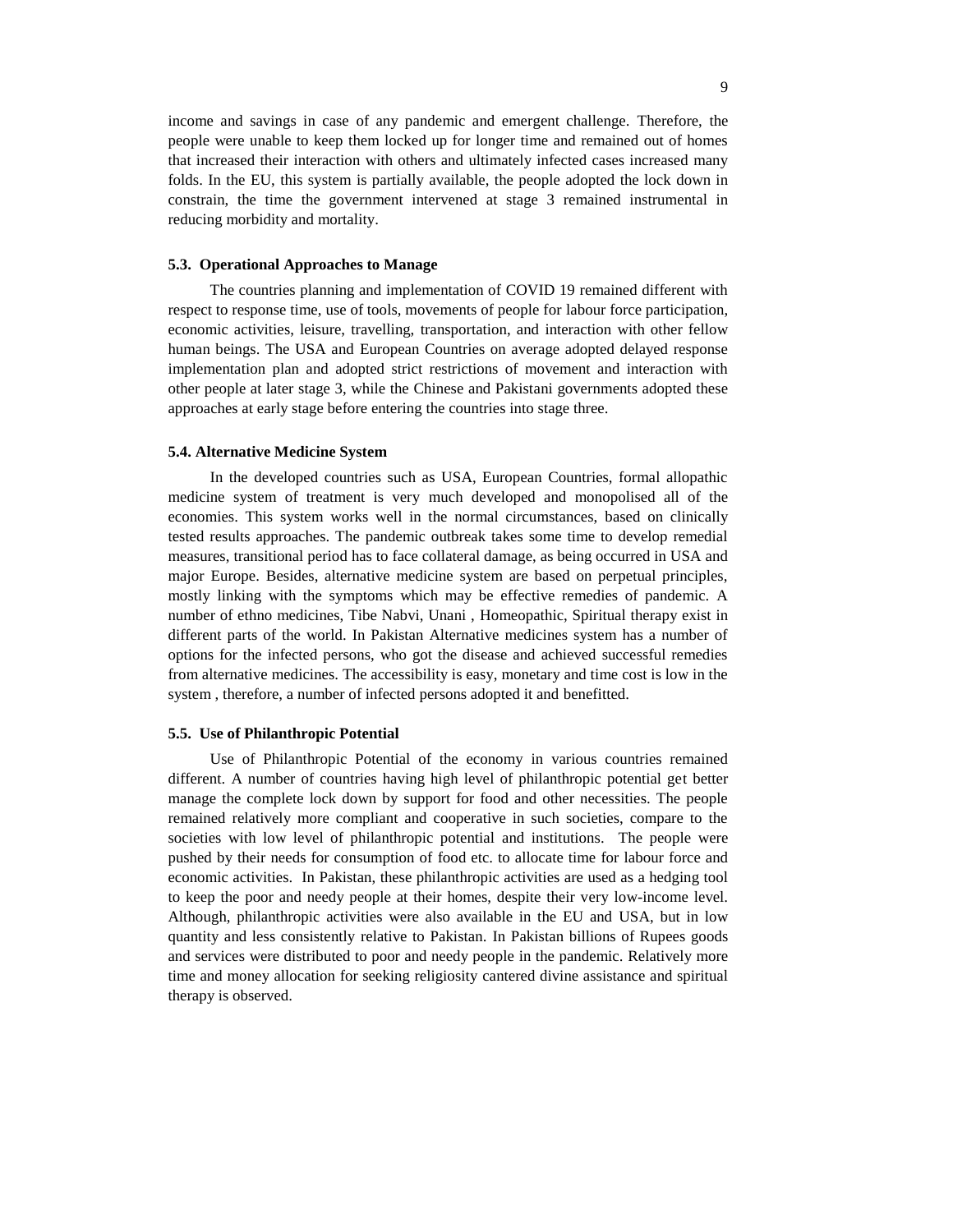## **5.6. Religiosity Level**

Religiosity level and adoption of religious practices by individuals, groups and community increased their spiritual dependence, psychological confidence and moral support from co-religious groups and people. In the countries with higher religiosity base a greater number of people practiced religious activities, worship, recitations, and contributions to seek divine blessings. The religiosity is also considered as an effective way of seeking divine closeness, forgiveness and help in difficult time. The immunity level of individual to combat the disease increased with more confidence and spiritual therapy, thereby, overall morbidity and mortality remained low in these countries. In Pakistan time allocation to religiosity and worship activities; study divine books, recitation, prayers etc. at individual level increased to seek divine blessings and help in difficult times. Despite a number of disadvantages from other EU and US countries *vis a vis*; better hospitalisation, better environment standards, better cleanliness level, better living standards, better medical facilities, better food supply system and markets etc. morbidity and mortality in Pakistan remained far lower than the comparable ratio with the formers.

#### **6. STRATEGY FOR MANAGEMENT OF PANDEMIC**

Strategy for Management of Pandemic may be devised at 4 level: (i) Local Management, (ii) National Management, (iii) Regional Level Management, (iv) International level Management based on following dimensions.

A four-pronged strategy to manage pandemic may be adopted at local level, national level, regional level, and international level. The pandemic is a multiple nature problem with its implications on human bodies, animals, behaviours of human beings, consumptions, leisure, labour activities, employments, working in industries, livelihood, basis of income, preventing measures and curing methods, medical treatments, etc. Any other future pandemic may occur with the similar reasons or additional causes arising out of human technological development, conflicts of human being with other natural beings, more exposure to other planets, planned and unplanned outcomes of the human efforts, vested interests initiatives. Therefore, a holistic approach of strategizing is required. The countries are directly and indirectly inter-related to each other on these areas through trade, tourism, and in other modes, which affects a number of countries simultaneously. Therefore, the strategy may be chalked out for an individual country with its individual inputs and collective inputs from other countries of the region and world community or a collective strategy by the world community. A number of parameters may be adopted at various levels and used at multiple tiers. The parameters may be applicable in individual capacity and in Toto along with interplay of other factors in the dimensions. Social contract between the people and the state is usually executed through different state institutions and its governance systems at different levels. A number of states have their local governments institutions responsible for emergency services disaster management, at certain parts the provincial governments or state/colony government are looking after these services, while in some parts national level governance system is in vogue to respond such as pandemic, in some cases the regional institutions are also having tacit provisions to assist the national government or collective response may be adopted. The international response level may be generated to assist each other to prevent, mange pandemic and cure the adversaries of the pandemic. Since the government institutions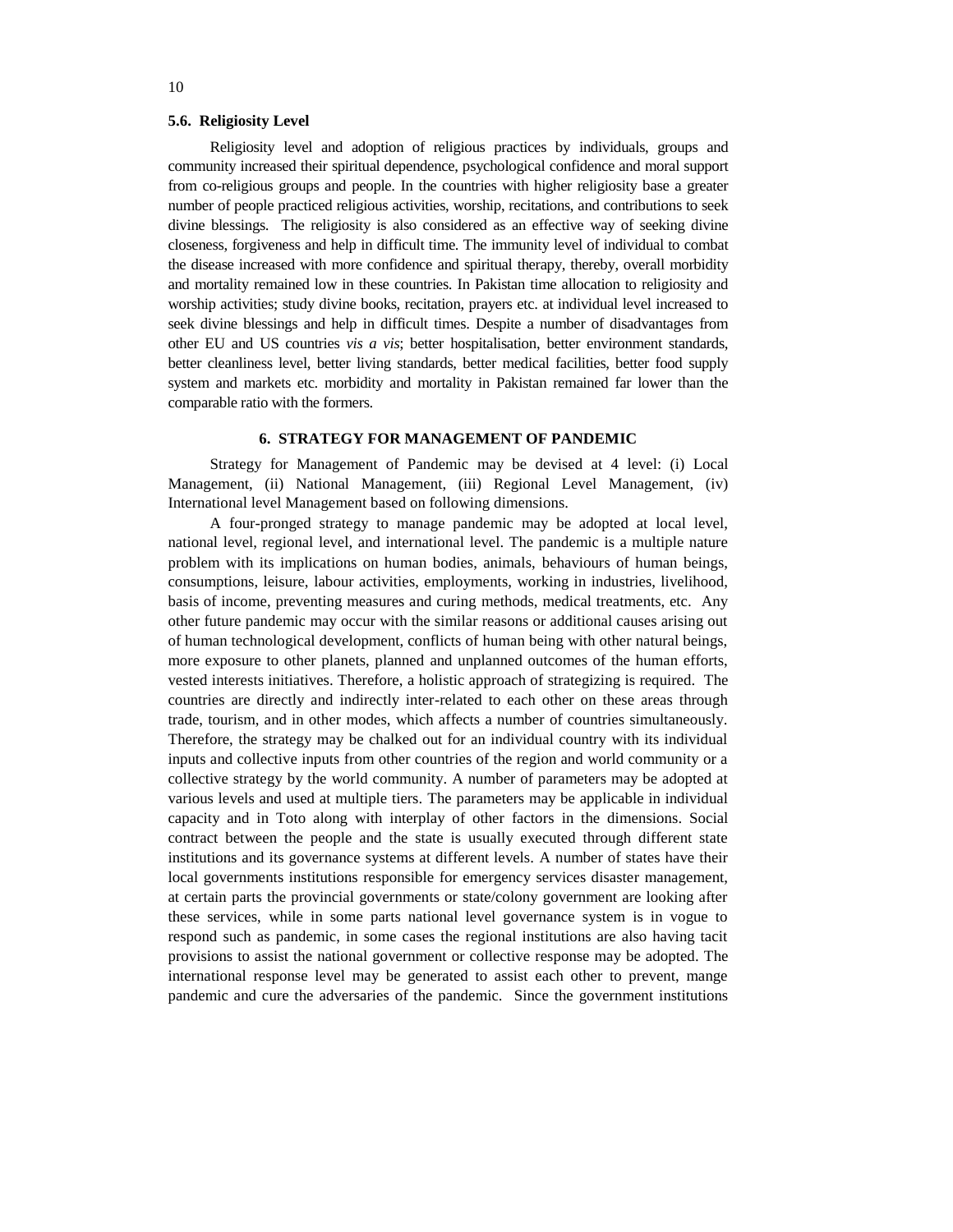and governance system in the context of pandemic work at four tiers i.e. local, national, regional and international, therefore, may be realigned and adopted on the following lines for prevention and management of pandemic.

#### **6.1. Social Capital Cantered Technical Assistance**

Management system and plan may be adopted by the countries individually or jointly. The challenge may be considered, recognised, and owned jointly by various countries and then a joint strategy may be adopted in various dimensions to manage and combat pandemic. Riley (2008) demonstrate that irrespective of their dissimilarities in various aspects countries like China, Costa Rica, Cuba, Jamaica, Japan, Korea, Oman, Panama, the former Soviet Union, attained rapid rise in life expectancy while Income per capita was comparatively at a low level. Riley further maintains that it was possible through investing in infrastructure, health and "social growth" without democracy or an unambiguous unease with communal justice. The preventive and curative parts of the pandemic in a country may be managed with the assistance of other countries, including regional, neighbouring, or international community through technical assistance in the form of (a) Medical Equipment, (b) Medicines, (c) Human Capital. Social capital cantered reciprocity may be utilised for recovery and curing at the stage of technical assistance, borrowing medical equipment, machinery, test kits, ventilators, medicines, human capital exchange, sharing knowledge, best practices, sharing experiences, sharing success stories, etc. This may be done at the level of state to state, organisations to organisation, community to community, group of experts to group of experts, doctors to doctors, para medical staff to para medical staff, medical engineers to medical engineers' level through horizontal and vertical communication by a direct interaction in a community of practitioners, formal government channels, diplomatic channels, etc.

The countries may take technical assistance from other countries having comparative advantages, the countries already experienced or passed through pandemic or countries safe from pandemic having reaction time etc. The countries already experienced pandemic might have developed better, and sufficient number of medical equipment and medical toolkits might be underutilised can share, donate to the other countries fighting active pandemic brunt. The medicines and therapeutic developments, successful experiences, may be shared with the countries facing active onslaught of pandemic, curative and preventive medicines, diets, methodologies, practices, procedures and treatments may be transferred to other countries so that they may avoid time and energy from reinventing the wheel. The human capital; the doctors, nurses, paramedical staff and other technical hands might have developed higher human capital during defense of pandemic onslaught, developed skills, techniques, practices that may be transferred to other parts of the world, the state entities, professional human capital etc. A number of business organisation, associations of industrialists, traders, labourers might have a preexisting social capital which may be transformed into a technical assistance on these occasions. Normally the pandemic transfers in a centrifugal manner or sporadic from one point to other and then so on, which has a time lag of spreading in different geographical areas over the time, that provides reaction time to other parts of the world and also elimination from one part may leave a large number of medical equipment, tools , test kits, medicines unutilised or underutilised, that may be transferred to the actively hit part of the world by the pandemic.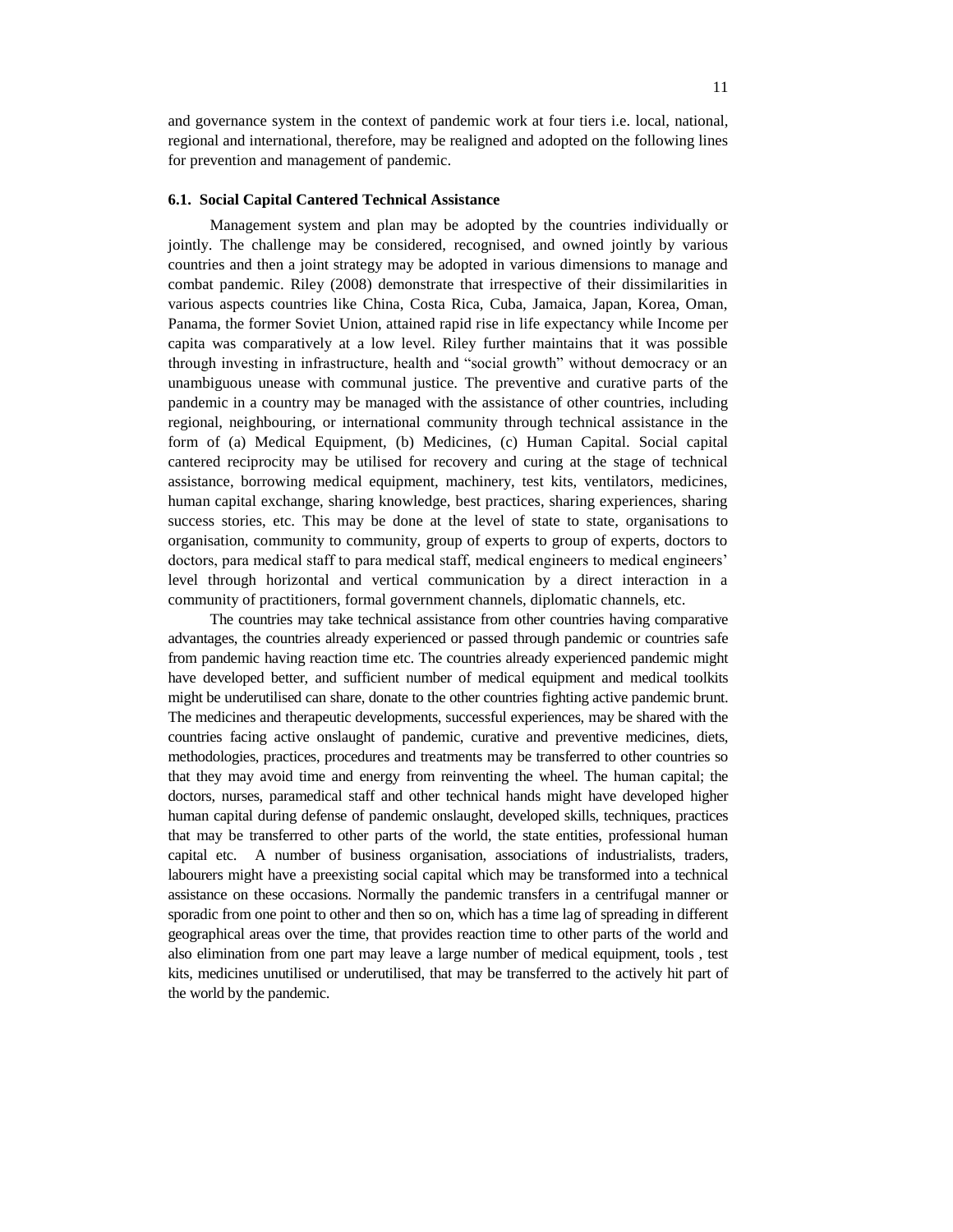# 12

#### **6.2. Community of Practitioners**

May be constituted at multiple level of social networking in different dimensions, the potential may also be capitalised for transfer of technology, best practices, methodology, best procedures from the one with comparative advantage to the one with less comparative advantage. These networking may play bridging role to the medical teams across two different countries and areas. This may be done at the level of state to state, organisations to organisation, community to community, group of experts to group of experts, doctors to doctors, para medical staff to para medical staff, medical engineers to medical engineers' level through horizontal and vertical communication by a direct interaction in a community of practitioners, formal government channels, diplomatic channels, etc. may be facilitated to join a number of similar platforms, network groups, with the help of web search engines, information technology companies; for example, Googles, Facebook, What's app, WeChat, imo, etc. these may be having basic data of a number of technical experts; doctors, paramedical staff, medical engineers, practitioners etc. Around 25 type of interactions amongst curative medical persons of both the sample countries i.e. Comparative Advantage Countries vs. Less Advantage Countries exist however, more effective and congruent are 5 relationships viz. a viz. Medical Specialist (MS LA) vs. Medical Specialist (MS CA), Nurses (N LA) Vs. Nurses (N CA), Paramedical Staff (PS LA) vs. Paramedical Staff ( PS CA), Medical Engineer (ME LA) vs. Medical Engineer (ME CA), Managers (M CA) vs. Managers (M LA). The interaction of Medical Engineer (ME CA) with all the remaining five of Less Advantage Countries are also relatively useful. However, remaining relationships may be useful with lesser degree, which may be enhanced over the time and concentration. Relationship of all Managers of Less Advantage Countries with all the other groups of comparative advantage countries; Medical Specialist, Nurses, Para Medical Staff, Medical Engineers, Managers may be relatively useful.

#### Table 2

*Community of Practitioners Interaction from Country with Comparative Advantage Vs. Country with Less Comparative Advantage*

| Country with Comparative Advantage |               |               |               |               |                |
|------------------------------------|---------------|---------------|---------------|---------------|----------------|
| Country with less advantage (LA)   | Medical       | <b>Nurses</b> | Paramedical   | Medical       | Administrative |
|                                    | specialist    | (NCA)         | <b>Staff</b>  | Engineer      | Staff          |
|                                    | (MSCA)        |               | (PS CA)       | (ME CA)       | (AS CA)        |
| Medical Specialist (MS LA)         | $(MS LA)$ vs. | (MS LA) vs.   | $(MS LA)$ vs. | $(MS LA)$ vs. | (MS LA) vs.    |
|                                    | (MSCA)        | (NCA)         | (PS CA)       | (ME CA)       | (AS CA)        |
| Nurses (NLA)                       | $(NLA)$ vs.   | $(N LA) Vs$ . | $(N LA) Vs$ . | $(N LA) Vs$ . | $(N LA) Vs$ .  |
|                                    | (MS LA)       | (NCA)         | (PS CA)       | (ME CA)       | (AS CA)        |
| Paramedical Staff (PS LA)          | (PS LA) vs.   | $(PS LA)$ vs. | $(PS LA)$ vs. | (PS LA) vs.   | (PS LA) vs.    |
|                                    | (MS LA)       | (NCA)         | (PS CA)       | (ME CA)       | (AS CA)        |
| Medical Engineer (ME LA)           | (ME LA) vs.   | (ME LA) vs.   | $(ME LA)$ vs. | (ME LA) vs.   | (ME LA) vs.    |
|                                    | (MS LA)       | (NCA)         | (PS CA)       | (ME CA)       | (AS CA)        |

#### **6.3. Social Capital Cantered Implementation Plan**

Social capital-based strategy may be adopted, the social capital accumulated across the individuals, groups, community, organisations, institutions, states mutually and across diagonals ante pandemic and post pandemic and in the process of pandemic. Lee and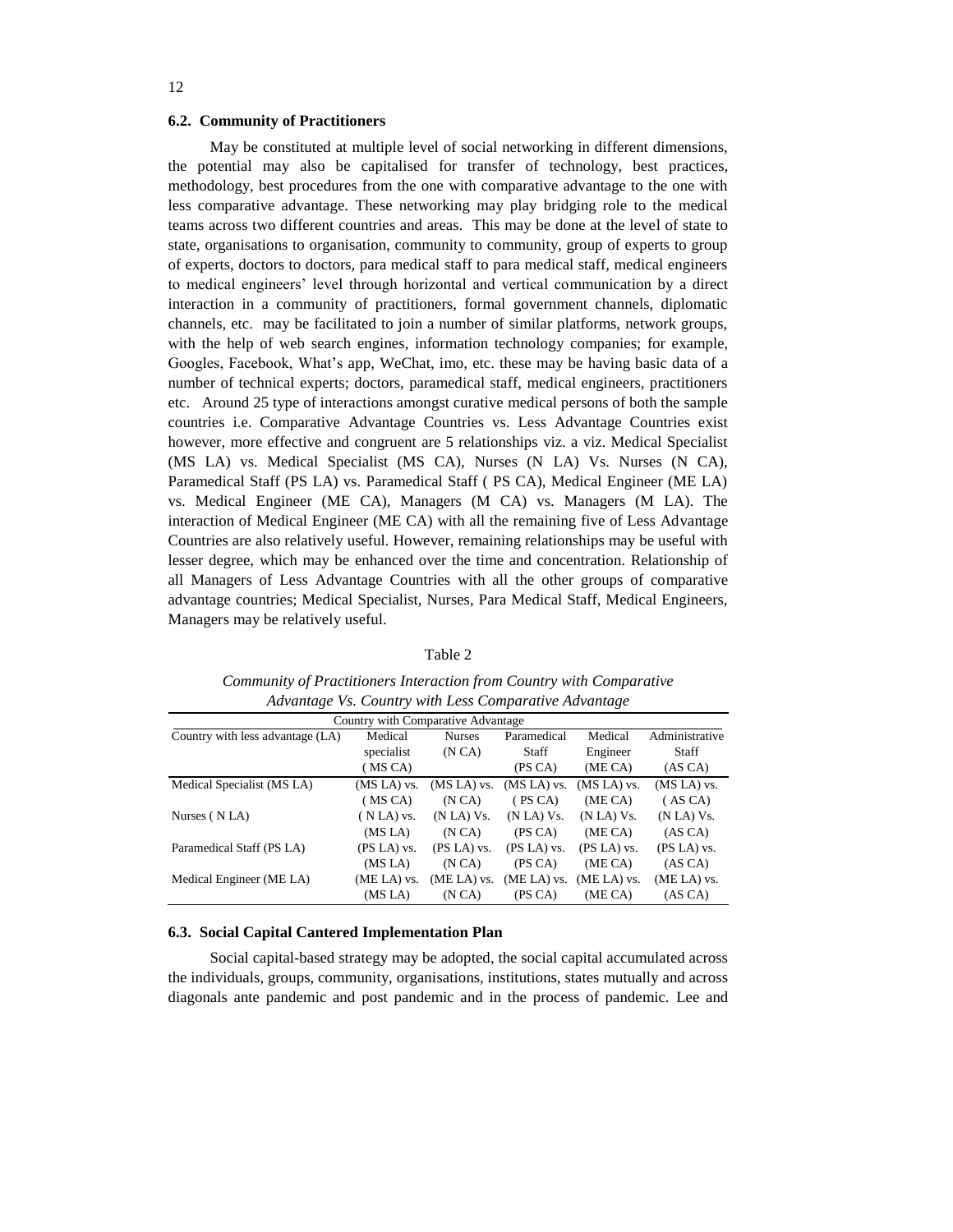Kelley (2000) emphasise that in order to determine pattern of disease there is need to focus on both technological change and social conditions linked with globalisation. The individuals, groups, organisations, and states may adopt cooperative-cooperative game. The trust may be poised on the basis of the earlier role of players in spreading disease, inability to manage, unwillingness to containment of pandemic, capacity and will of the alternative players. Social capital in a country exists in a number of dimensions, which can be utilised for pandemic management, a 16 dimensional social capital matrix identified (Shah et al., 2010, 2011) for each of the management levels i.e. local, national, regional, international with respect to; individual, community, organisations, group, family, government, states etc. for the purpose of Awareness, Prevention, Implementation, Cure etc. The social capital may be capitalised at initial level for creation of awareness about the pandemic, its knowledge, dimensions, implications, types, occurrence, circumstances, etc. The social capital is tabulated in a 16-dimensional Social Capital Matrix form, that identifies existence of social capital potential in different dimensions and areas of the society.

| ۹ |  |
|---|--|
|   |  |

| social Capual-based Awareness and Implementation I lan |                        |                              |                              |                       |
|--------------------------------------------------------|------------------------|------------------------------|------------------------------|-----------------------|
|                                                        |                        | Other Organisation/          | Other Group/                 |                       |
|                                                        | <b>Other State</b>     | Institution                  | Community                    | Other Individual      |
| Experienced                                            | Experienced State vs.  | <b>Experienced State vs.</b> | <b>Experienced State vs.</b> | Experienced State vs. |
| <b>State</b>                                           | <b>Other State</b>     | other Organisation/          | Other Group/                 | Other Individual      |
|                                                        |                        | <b>Institution</b>           | Community                    |                       |
| Experienced                                            | Experienced            | Experienced                  | Experienced                  | Experienced           |
| Organisation/                                          | Organisation/          | Organisation/                | Organisation/                | Organisation/         |
| Institutions                                           | Institutions vs. Other | Institution vs. other        | Institution vs. another      | Institution vs. Other |
|                                                        | State                  | Group / Community            | Community/ Group             | Individual            |
| Experienced                                            | Experienced Group /    | Experienced Group /          | Experienced Group /          | Experienced Group /   |
| Group $\sqrt{}$                                        | Community vs. Other    | Community vs. Other          | Community vs. Other          | Community vs. Other   |
| Community                                              | State                  | Organisation/                | Group / Community            | Individual            |
|                                                        |                        | Institution                  |                              |                       |
| Experienced                                            | Experienced            | Experienced                  | Experienced                  | Experienced           |
| Individual                                             | Individual vs. Other   | Individual vs. Other         | Individual vs. Other         | Individual vs. Other  |
|                                                        | State                  | Organisation/                | Group / Community            | Individual            |
|                                                        |                        | Institution                  | VS.                          |                       |

*Social Capital-based Awareness and Implementation Plan*

This social capital may be capitalised for creation of awareness campaign regarding pandemic, amongst the human beings across the world, regions, across the countries, communities, organisations, institutions, societies, groups, individuals. This social capital may be used across the countries, based on the knowledge, observations, experimentation, a country, residents of the country experienced during the process of pandemic. They may have communication, directly and indirectly in the following dimensions: experienced state vs. other state, experienced state vs. other origination/ institutions, experienced state vs. community/group of other states, experienced state vs. individuals of other states. Experienced Organisation/Institution vs. Other State, Experienced Organisation/Institution vs. Other Organisation/Institution, Experienced Organisation/Institution vs. Other Community/Group, Experienced Organisation/ Institution vs. Other Individuals. Experienced Community/Group vs. Other State,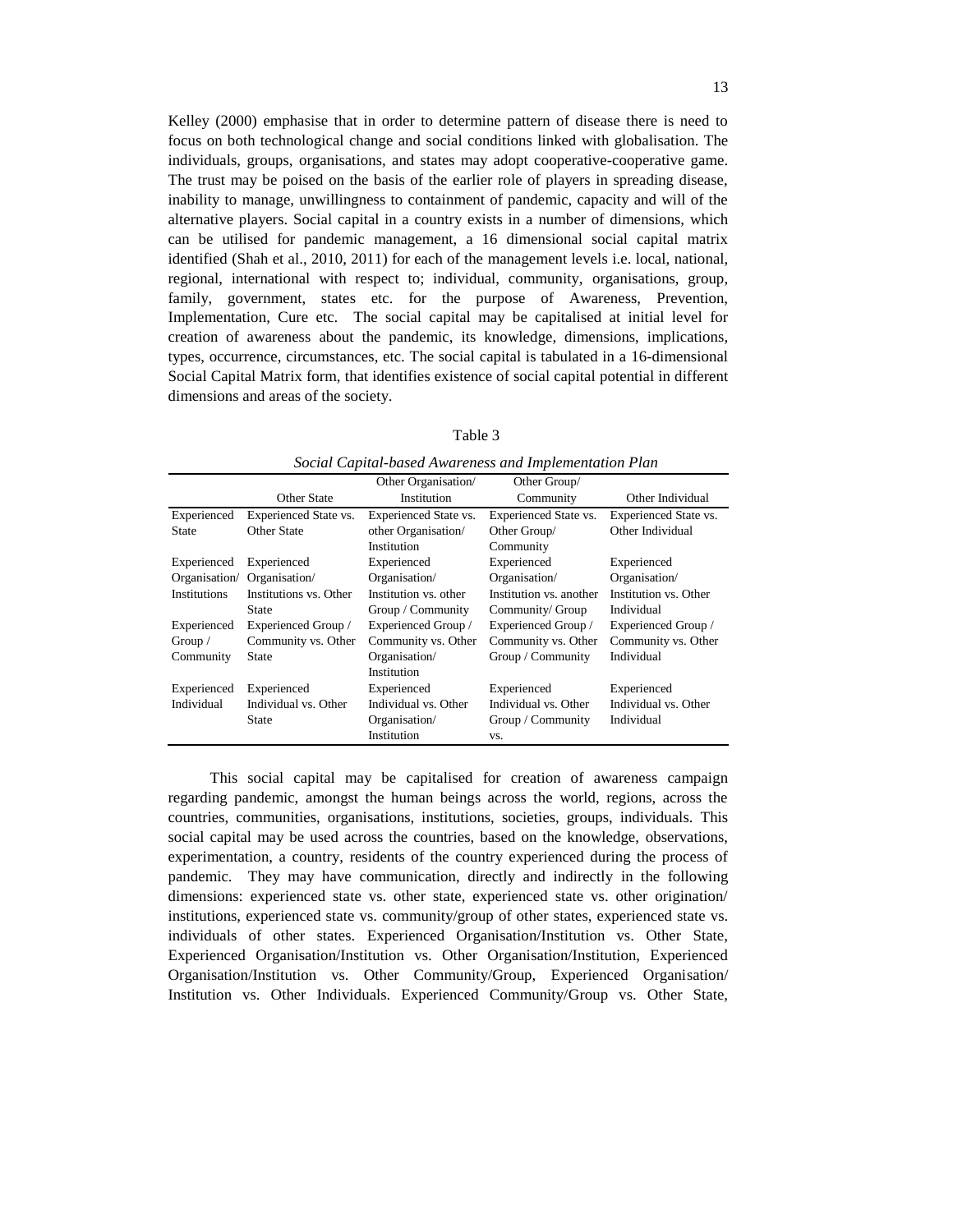Experienced Community/Group vs. Other Organisation/Institution, Experienced Community/Group vs. Other Group/Community, Experienced Community/Group vs. other Individual. Experienced Individual vs. Other State, Experienced Individual vs. Other Organisation/Institution, Experienced Individual vs. Other Group/ Community, Experienced Individual vs. Other Individual. The data of all these are available in most of the countries national data bases in integrated or scattered form, which may be utilised for development of contacts, interaction, communications, messages dissemination, implementation, monitoring, feedback etc.

After awareness, the countries may plan preventive and curative measures to combat pandemic; this may be done in the above social capital matrix form, it's implementation, monitoring and feedback mechanism may be adopted across all the above players.

# **6.4. Legal Framework**

For implementation preparation and implementation of pandemic is required at level of individual countries, region and international community. A number of missing links and gaps exist in the current legal framework of the world. Lack of insufficient legal framework, legal provisions, no congenial by laws, rules and regulations and procedures, create a gap for the field implementation machinery and resistance from the people for handling any pandemic and government executive orders. As happened in the case of USA and EU. Congenial and supportive Legal Framework may be developed over the time and space, areas, geographical parts, administrative managerial units, governance units, in a number of states, governments, and levels across the world. In the pandemic specific, spontaneous, unitary type of governance system is more congenial, that may be aligned with a number of legal delegation of powers, restructuring, realignment, and authorisation of enforcement of quick reaction, actions. Delegation of powers to local representatives of the government institutions needs to be done for quick response and pooling of locally available resources. So a systematic working is required for re-alignment of the laws, bylaws, rules, regulations, procedures etc. A number of amendments, deletion and addition in local laws, bylaws, criminal laws, Municipal Laws, Law and order related statutes, bylaws, regulations, procedures may be identified and amended accordingly. For example, a number of powers were delegated to Deputy Commissioner at the level District in Pakistan to manage emergency and exercise powers for quick response and effective implementation. Similarly, at the level of Provincial Government, all the coordination, representational and notifying authority has been delegated to Relief, Rehabilitation and Settlement Department, Government of Khyber Pakhtunkhwa Pakistan, under its umbrella all the executing agencies work

#### **6.5. Specialised Financial Delegation of Powers**

Specialised Financial Delegation of Powers would be required for urgencybased procurements, delegations to lower levels, local levels, generation of finances, making emergency arrangements through public private partnerships etc. Special empowerment to levy emergency restrictive laws and ensured compliance and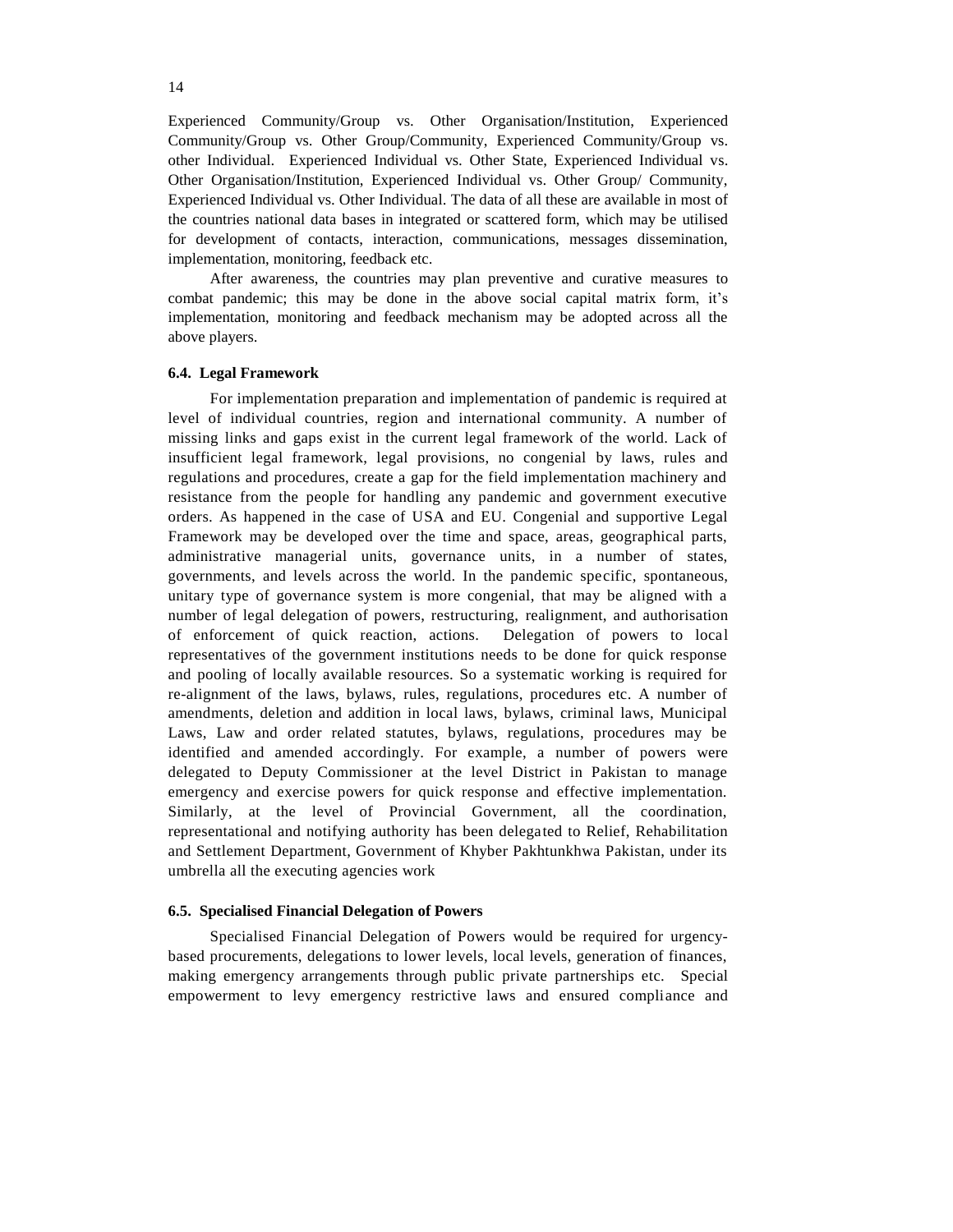cooperation of citizens may be made. The pandemic affected country and its area of operation demand quick reaction to the outbreak of pandemic, which on the part of government is done by its representatives normally at senior level needs to be delegated to local representative of the government for congenial exigency of services.

# **6.6. Pandemic Fund Development**

Pandemic Fund Development may be done at regional and international level so that resources may be made available for research, developments of toolkits, medical equipment, methods of treatments, vaccines development, medicines development, assistance to the affected parts of the world. This fund may be used to visualise, meet, and protect and counter future pandemic spread and its counter measures. This fund may be developed through contribution to be levied on the export of medical equipment, or G 20 Countries may contribute on annual, quarterly, or biannual basis. Any other appropriate mechanism may be devised for development, contribution, management, and distribution of money from the Pandemic Fund. This Fund may be linked with any other health, or disaster related global economic activities.

# **6.7. National Emergency Social Security Fund Development**

National Emergency Social Security Fund Development in each country may be made through coordination between the government and non-government institutions, philanthropic organisations. A framework may be developed to constitute a social security fund, its management, its operation, in normal times and in case of pandemic. An integrated operational framework may be devised for the public and private sectors with standing operating procedures. Emergency areas of operation, domains, activities of operations and other allied activities, provision of social services, shelters, health services, food services, other allied management plans may be made prior to any pandemic. In the normal period of time these funding streams may be used for other already notified purposes, however in case of emergency may be used for management and mitigation of pandemic effected.

# **6.8. Private-Public Partnership Based Management System**

Private-Public Partnership Based Management System may be developed, through involvement of a number of private sector organisation, philanthropic organisation, NGOs, International NGOs for identification of pandemic effected, awareness campaign, medication, testing, employment, food supply in case of quarantine, lockdown. Rosemberg (2020) explains the role of hospitality industry in providing quarantine spaces for those infected with coronavirus and providing financial relief to government. A number of organisations exist with different structures, forms with varying operational mandates for emergency reliefs and assistance to the effectees of any emergency, pandemic etc. Operational management in different areas, parts of the countries may be made responsibilities of the partnering players either government or the private sector. The responsibilities of preventive measures, food supply, curative measures, may be allocated or divided amongst the partners so that over employment or under employment of resources is avoided. This may also help the government to plan and map things on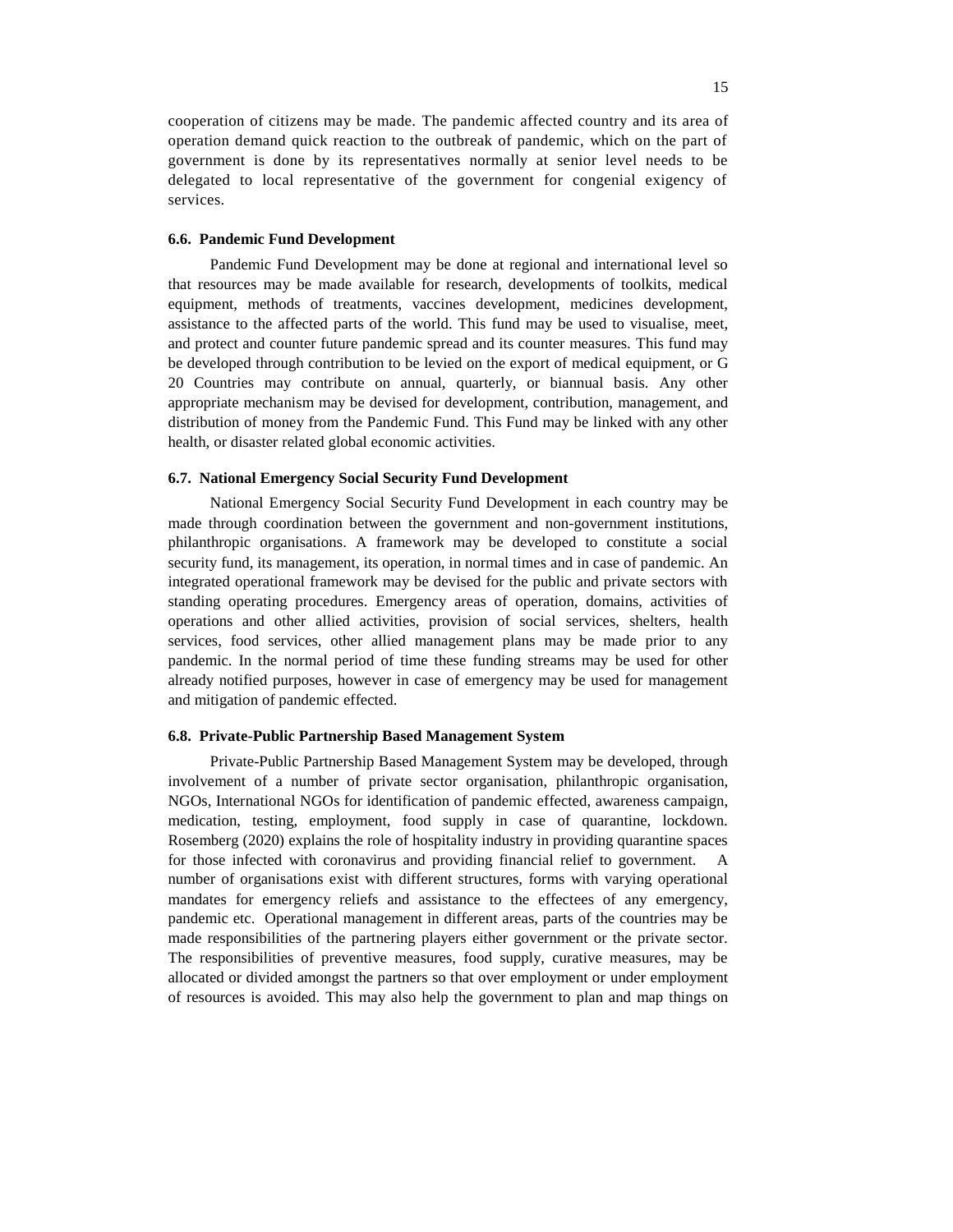certain basis of resources against the clear demand of services and goods. A huge philanthropic potential exists in different countries, which may be made formal part of preparation, combat efforts and pandemic management. In Pakistan goods and services of billions of rupees are being distributed and contributed by philanthropic organisation in different parts of the country. In other parts of the world this philanthropic potential may be used even across borders.

# **6.9. Alternative Medicines System (AMS)**

Alternative Medicines System (AMS) may be developed for future challenges of pandemic, probability of which would be higher over the increasing scientific experimentation, exposure to other planets. The unforeseen circumstances and challenges may lead to an unexpected outcomes of pandemic, sole dependence on the existing formal medicines system would need reaction time and then the humanity may have to face huge collateral damage. The developed alternative medicines system would help reduce reaction time, transitional period losses.

# **6.10. Artificial Intelligence (IA)**

Artificial Intelligence (IA) embedded system of curing, medical treatment and patient management may be developed for the pandemic affected patients and the part of the world. Roman et al. (2020) assess the analytical authenticity of model forecasts for COVID19 and discovered that IHME predictions regarding daily death numbers was found inaccurate as much of 70 percent of time. Furthermore Batista (2020); David and Moore (2004) employed SIR and logistic growth model to investigate the size of coronavirus epidemic. Similarly, artificial intelligence may be used in the medical equipment operations, patient managements, treatment, transportation of materials, patients, treatments, hospitalisations, servicing etc. Use of artificial intelligence may be made in the development of equipment, operations of equipment, medication, etc. Artificial Intelligence system may be used in management, operation and disbursement of Pandemic Fund and National Fund for pandemic. The embedding of artificial intelligence would reduce cost and time of management of pandemic across the world in general and the affected country in specific. It may be instrumental in reduction of hospital casualties occurring due to patient-doctor and curative team interaction and management.

#### **6.11. Media Role**

Media Role in the epidemic may be made aligned with a more proactive planning of the world, media persons' prior protocols and standing operating procedures may be developed and made mandatory for them to study at the time joining profession. Even may be made part of the syllabus of the media professionals, orientation courses may be arranged. Psychological up keeping and higher confidence level is instrumental in immunity against pandemic, which may be increased with better moral and optimism. The media's role in propagation of negative pictures adversely affects confidence level of the individuals too. Therefore, the media persons may contribute in fighting against pandemic.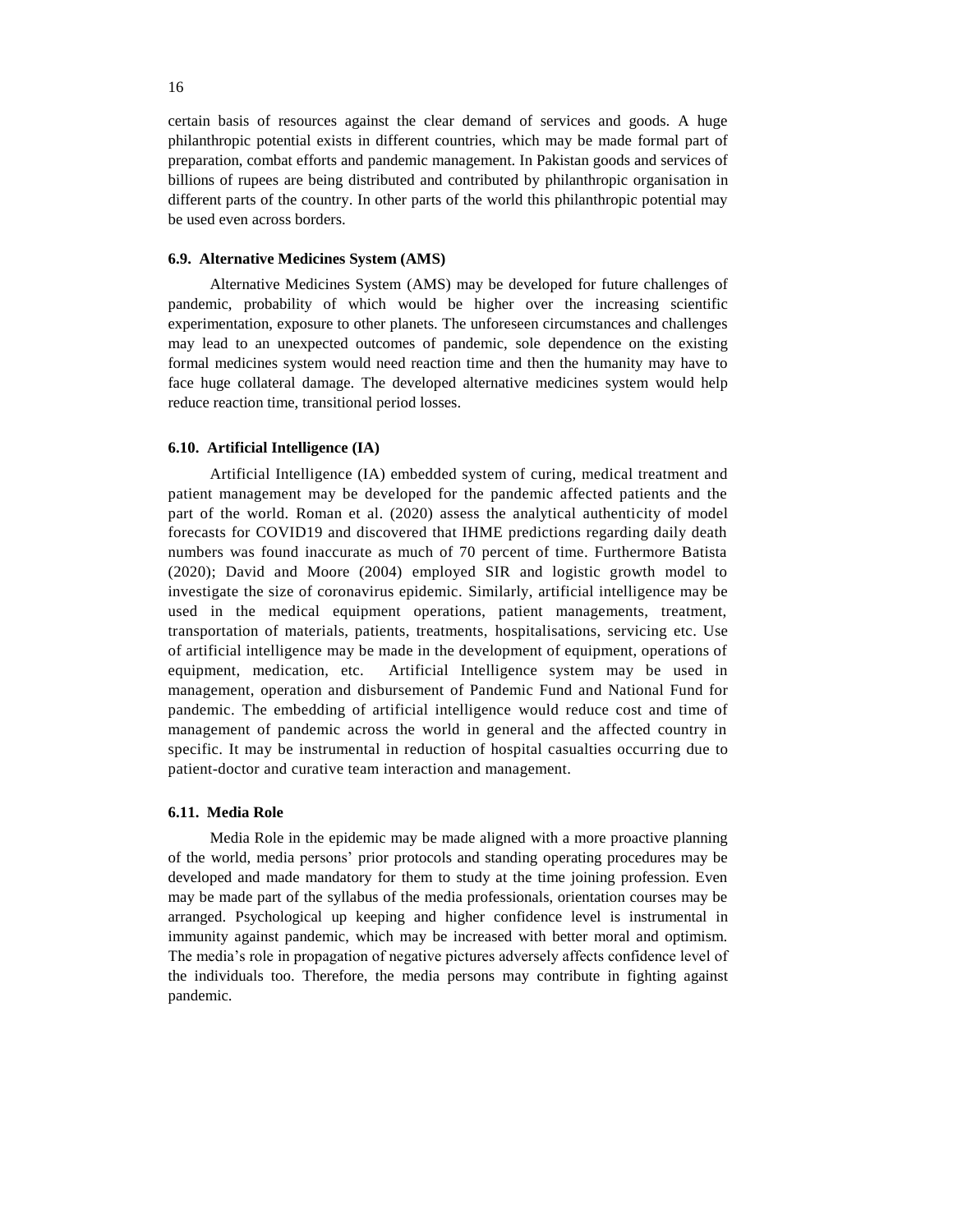|  | ani |  |  |
|--|-----|--|--|
|--|-----|--|--|

*Four-pronged Strategy of Pandemic Management at Local, National, Regional, International Levels*

| <i>Handhan, Regionari, Hillerianonal Levels</i>     |                                            |          |          |               |  |
|-----------------------------------------------------|--------------------------------------------|----------|----------|---------------|--|
| Activities                                          | Local                                      | National | Regional | International |  |
| Social Capital Centered Technical Assistance        |                                            |          |          |               |  |
| <b>Community of Practitioners</b>                   |                                            |          |          |               |  |
| Social Capital Centered Implementation Plan         |                                            |          |          |               |  |
| Legal Framework                                     |                                            |          |          |               |  |
|                                                     | Specialised Financial Delegation Of Powers |          |          |               |  |
| Pandemic Fund Development                           |                                            |          |          |               |  |
| National Emergency Social Security Fund Development |                                            |          |          |               |  |
| Private-Public Partnership Based Management System  |                                            |          |          |               |  |
| <b>Alternative Medicines System</b>                 |                                            |          |          |               |  |
| Artificial Intelligence (IA)                        |                                            |          |          |               |  |
| Media's Role                                        |                                            |          |          |               |  |

#### **7. CONCLUSION**

The existing infrastructure, strategy, governance framework, available preventive and curative medical system performed below the expected level and huge collateral loss to human being occurred, especially in USA and Europe. The existing system of governance, medicines, and legal framework in USA and EU performed far below China and Pakistan with respect to collateral damage. Therefore, an effective, holistic, representative strategy based on current experiences is required for the world. Existing leadership model may be reviewed for pandemic management. A holistic strategy may be prepared by creating ownership, recognition and realisation and management of pandemic at international level, regional level, national level, local level with individual and joint efforts may be done more effectively. The joint and individual level implementation strategies may be adopted for combating pandemic. Development of appropriate pandemic oriented Social Contract, technical assistance across the world, networking of community of practitioners, , capitalisation of social capital, realignment of philanthropic potential through private public partnership, legal framework, social capital centered implementation approach, appropriate delegation of powers, pandemic fund development, national special social security fund, artificial intelligence embedded system development, realigned role of media, would generate a more efficient, more competitive and more effective system of management and combating pandemic specially COVID19 across the world and individual countries. The COVID 19 may better be managed in the remaining parts of the world with adoption of this strategy. This may be taken a base framework for any future occurrence of pandemic.

#### **REFERENCES**

- Carl Zimmer, (2020, April 8). Most New York Coronavirus cases came from Europe, genomes show, *The New York Times.* https://www.nytimes.com/2020/04/08/ science/new-york-coronavirus-cases-europe-genomes.html
- Center for Disease Control (CDC). *Cases in the U.S.* https://www.cdc.gov/coronavirus/ 2019-ncov/cases-updates/cases-in-us.html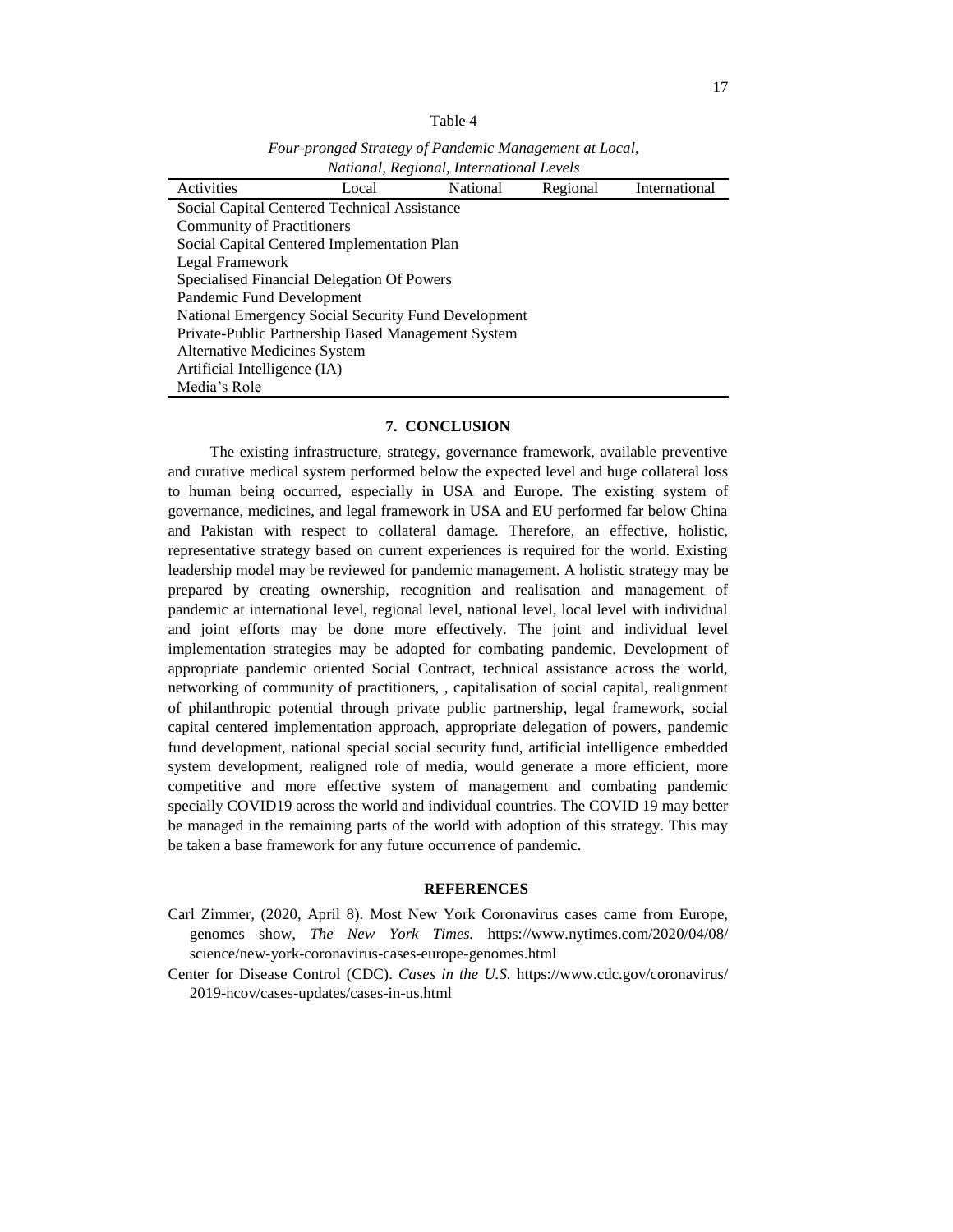- Dave Mosher, (2020, Mar 30). 11 critical unanswered questions about the coronavirus and COVID-19, the illness it causes, *Business Insider* https://www.businessinsider. com/coronavirus-covid-19-questions-mortality-origins-cause-unknowns-2020-3
- David Smith and Lang Moore (2004). *The SIR model for spread of disease—The differential equation model.* Convergence.
- Diamond, Jared. (1997). *Guns, germs, and steel: The fates of human societies*. New York: Norton.
- Dong E, Du H, & Gardner L. An interactive web-based dashboard to track COVID-19 in real time. *Lancet Infect Dis*; published online Feb 19. https://doi.org/10.1016/S1473- 3099(20)30120-1.
- Elbe, Stefan (2011). Pandemics on the radar screen: Health security, infectious disease and the medicalisation of insecurity. *Political Studies 59,* 848–866. DOI: 10.1111/j.1467-9248.2011. 00921.x
- Elena Renken, & Daniel Wood (2020, May 3). *Tracking the pandemic: How quickly is the coronavirus spreading state by state? National public radio* https://www. npr.org/sections/health-shots/2020/03/16/816707182/map-tracking-the-spread-of-thecoronavirus-in-the-u-s
- Garrett Laurie (2000). *Betrayal of trust: The collapse of global public health*. New York: Hyperion,
- Graham Keeley (2020, Feb 25). First coronavirus case on Spanish mainland, *Aljazeera News.* https://www.aljazeera.com/news/2020/02/1000-tourists-tenerife-quarantinecoronavirus-diagnosis-200225115101427.html
- Hays, J. N. (2009). *The burden of disease: Epidemics and human response in Western history. Rev. (Ed).* New Brunswick, NJ: Rutgers University Press.
- Jianxi Luo (2020). When will covid-19 end? data-driven prediction. data-driven innovation lab. Singapore University of Technology and Design https://ddi.sutd. edu.sg/when-will-covid-19-end
- Lee, Kelley, and Richard Dodgson (2000). Globalisation and cholera: Implications for global governance. *Global Governance 6,* 213–236.
- Marie-Anne S. Rosemberg (2020). Health and safety considerations for hotel cleaners during Covid-19, Occupational Medicine, https://doi.org/10.1093/occmed/kqaa053
- Mélisande Rouger (2020, Mar 3). *Predicting the future of the Covid-19 pandemic with data, healthcare-in-Europe.* https://healthcare-in-europe.com/en/news/predicting-thefuture-of-the-covid-19-pandemic-with-data.html
- Milan Batista (2020). *Estimation of the final size of the COVID-19 epidemic*. Medarxiv https://www.medrxiv.org/content/10.1101/2020.02.16.20023606v5. doi: https://doi. org/10.1101/2020.02.16.20023606
- MIT Institute of Data, System and Society (IDSS) *COVID-19 collaboration (Isolat)* https://idss.mit.edu/research/idss-covid-19-collaboration-isolat/
- *Our World in Data.* https://ourworldindata.org/coronavirus-source-data
- Riley, James C. (2008). *Low Income, social growth, and good health: A history of twelve countries*. Berkeley: University of California Press,
- Roman Marchant, Noelle I. Samia, Ori Rosen, Martin A. Tanner, and Sally Cripps. (2020). *Learning as we go: An examination of the statistical accuracy of covid19 daily death count predictions*, doi: https://doi.org/10.1101/2020.04.11.20062257